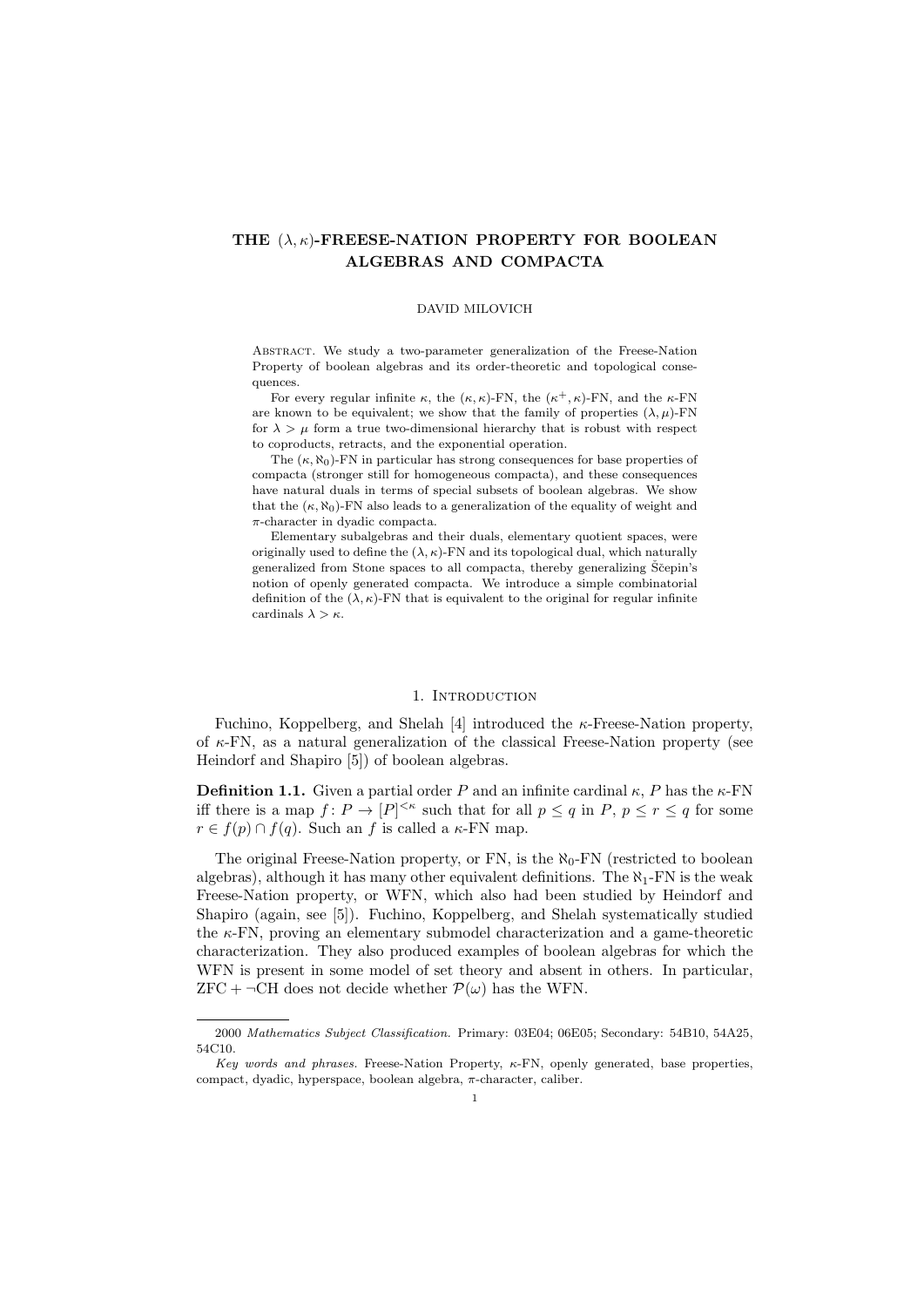**Definition 1.2** ([4]). We say a subalgebra A of a boolean algebra B is a  $\kappa$ subalgebra, and write  $A \leq_{\kappa} B$ , if for all  $p \in B$ , the set  $A \cap \downarrow p$  (the set of all lower bounds of p in A) has cofinality less than  $\kappa$  (that is,  $A \cap \downarrow p = A \cap \downarrow E$  for some  $E \in [A]^{<\kappa}$  and  $A \cap \uparrow p$  has coinitiality less than  $\kappa$ .

The above definition naturally generalizes to any category of (partially) ordered structures, including the category of partial orders.

Given a boolean algebra  $B$  and an elementary submodel  $M$  of a structure  $(H(\theta), \in, \leq_B)$  where  $\theta$  is a sufficiently large regular cardinal,  $B \cap M$  is an elementary subalgebra of B. Fuchino, Koppelberg and Shelah showed that for regular cardinals  $\kappa$ , B has the  $\kappa$ -FN iff, for all M as above with  $|M| = \kappa$  and  $\kappa \subseteq M$ , we have  $B \cap M \leq_{\kappa} B$ .

In [5], Heindorf proved that a boolean algebra has the FN iff it is openly generated (a property we need not define here), and in  $[9]$  and  $[10]$ , Scepin studied the Stone dual of open generation and generalized it from the Stone spaces to all compacta (*i.e.*, compact Hausdorff spaces). Ščepin proved that the k-adic compacta, which are the continuous images of openly generated compacta, are a superclass of the dyadic compacta (*i.e.*, the continuous images of powers of 2) and that the k-adic compacta and dyadic compacta satisfy the same major structural theorems and cardinal function equations. Bandlow  $[1]$  translated S<sup> $\check{c}$ </sup>epin's definition into the language of elementary substructures: a compactum  $X$  is openly generated iff, for a club of countable elementary submodels M of  $(H(\theta), \in, \mathcal{T}_X)$ , the quotient map  $\pi_M^X\colon X\to X/M$  is open. Here  $\pi_M^X$  is defined by declaring  $\pi_M^X(p)\neq \pi_M^X(q)$  iff there are disjoint closed neighborhoods U of p and V of q such that  $U, V \in M$ . It follows that a boolean algebra  $B$  has the FN iff the natural quotient map from Ult  $(B)$  to Ult  $(B \cap M)$  (the latter being homeomorphic to Ult  $(B)/M$ ) is open for all countable elementary submodels M of  $(H(\theta), \in, \leq_B)$ .

In [7], the author used elementary quotients and a "large submodel" version of Bandlow's characterization to prove that the homogeneous dyadic compacta (e.g., the compact groups) have some strong base properties. (For example, every such compactum has a base such that every infinite subfamily's intersection has empty interior.) To prove similar base properties for broader classes of compacta, the author considered continuous images of compacta from proper superclasses of the openly generated compacta. If we restrict from compacta to totally disconnected compacta (i.e., to Stone spaces), then these superclasses can be characterized in terms of their clopen algebras and a two-parameter family of properties called the  $(\lambda, \kappa)$ -FN, which the author defined for all infinite cardinals  $\lambda, \kappa$ .

This definition of the  $(\lambda, \kappa)$ -FN was in terms of elementary submodels; it was not clear whether the it could be expressed purely combinatorially in the spirit of Definition 1.1. However, a combinatorial characterization was achieved for some important special cases. The author observed that the  $(\kappa, \kappa)$ -FN, the  $(\kappa^+, \kappa)$ -FN, and the  $\kappa$ -FN are equivalent when  $\kappa$  is regular. In particular, the FN is the  $(\aleph_0, \aleph_0)$ -FN is the  $(\aleph_1, \aleph_0)$ -FN; the WFN is the  $(\aleph_1, \aleph_1)$ -FN is the  $(\aleph_2, \aleph_1)$ -FN.

In this paper, we systematically study the  $(\lambda, \kappa)$ -FN. In Section 2, we introduce a simple combinatorial definition, prove some preservation theorems, and show that, for all regular infinite cardinals  $\lambda > \kappa$  and  $\lambda' > \kappa'$ , the  $(\lambda, \kappa)$ -FN implies the  $(\lambda', \kappa')$ -FN iff  $\lambda \leq \lambda'$  and  $\kappa \leq \kappa'$ . In Section 3, we prove that several elementary submodel characterizations of the  $(\lambda, \kappa)$ -FN, including the original definition from [7], are all equivalent to our combinatorial definition for all regular infinite cardinals  $\lambda > \kappa$ .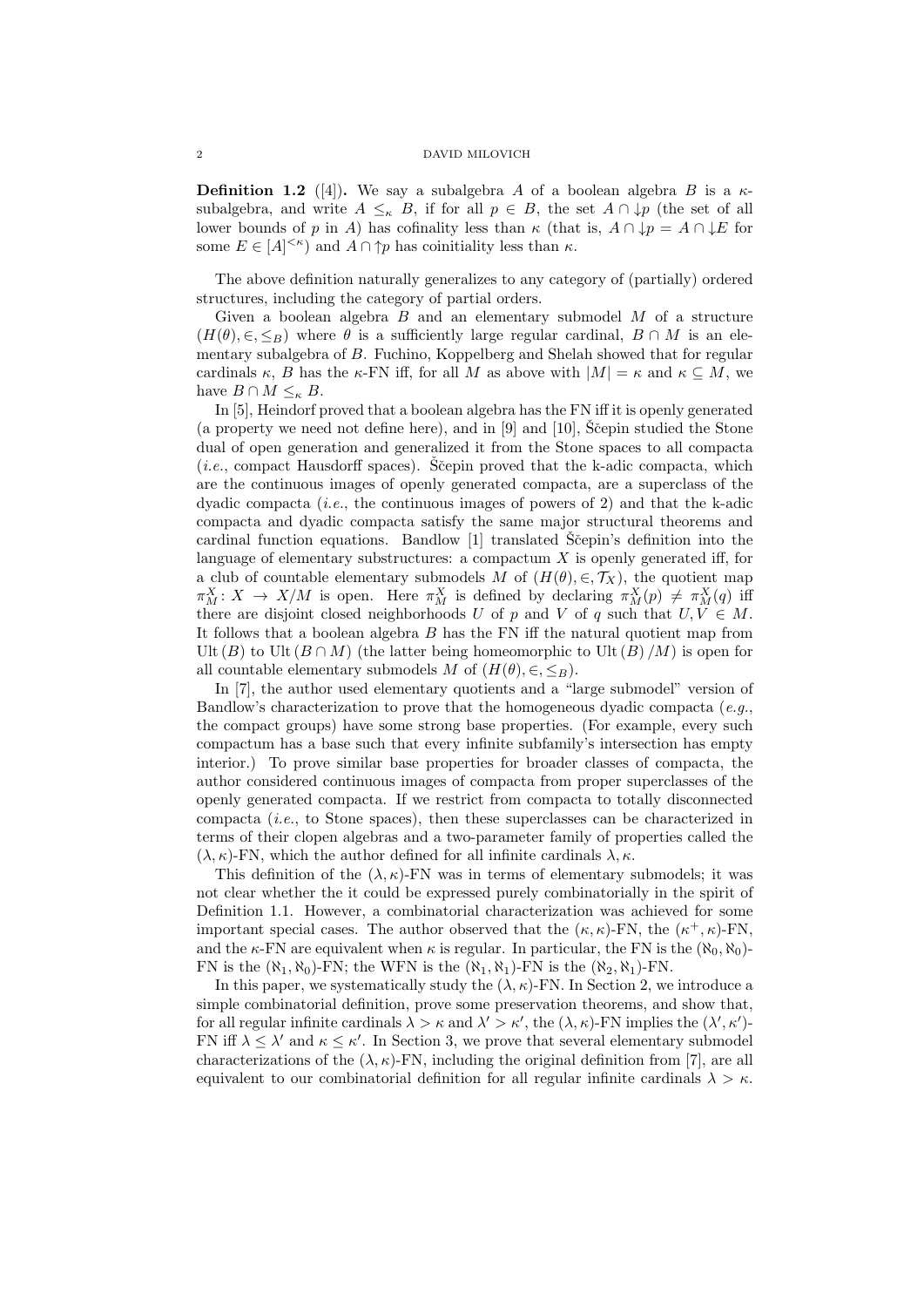In Section 4, we extend classical results of Scepin, Shapiro, and Engelking about openly generated compacta and their continuous images to  $(\lambda, \aleph_0)$ -openly generated compacta and their continuous images, where the property of being  $(\lambda, \kappa)$ -openly generated is the natural generalization to all compacta of the Stone dual of the elementary submodel characterization of the  $(\lambda, \kappa)$ -FN.

#### 2. BREAKING A HIDDEN SYMMETRY OF THE  $\kappa$ -FN

Consider the following silly definition.

**Definition 2.1.** Given a partial order P and an infinite cardinal  $\kappa$ , P has the  $(\kappa, \kappa)$ -FN iff there is a map  $(f, g): P \to [P]^{<\kappa} \times [P]^{<\kappa}$  such that for all  $p \leq q$  in P,  $p \le r \le q$  for some  $r \in f(p) \cap g(q)$  and  $p \le s \le q$  for some  $s \in g(p) \cap f(q)$ . Such an  $(f, g)$  is called a  $(\kappa, \kappa)$ -FN map.

The definition is silly because we could declare  $h(x) = f(x) \cup g(x)$  for all  $x \in P$ to get a  $\kappa$ -FN map h from a  $(\kappa, \kappa)$ -FN map  $(f, g)$ ; every  $\kappa$ -FN map h conversely yields a  $(\kappa, \kappa)$ -FN map  $(h, h)$ . The  $(\kappa, \kappa)$ -FN is just a more complicated, logically equivalent version of the  $\kappa$ -FN. However, this definition has a serious purpose. It reveals a previously unseen symmetry of the  $\kappa$ -FN and an obvious way to break that symmetry.

**Definition 2.2.** Given a partial order P and infinite cardinals  $\lambda \geq \kappa$ , P has the  $(\lambda, \kappa)$ -FN iff there is a map  $(f, g): P \to [P]^{<\lambda} \times [P]^{<\kappa}$  such that for all  $p \leq q$  in P,  $p \leq r \leq q$  for some  $r \in f(p) \cap g(q)$  and  $p \leq s \leq q$  for some  $s \in g(p) \cap f(q)$ . Such an  $(f, q)$  is called a  $(\lambda, \kappa)$ -FN map.

Clearly, if  $\lambda \leq \lambda'$  and  $\kappa \leq \kappa'$ , then the  $(\lambda, \kappa)$ -FN implies the  $(\lambda', \kappa')$ -FN, assuming both properties are defined. Let us show that the converse is almost true (see Theorem 2.5). First, observe that every partial order P has the  $(|P|^+$ ,  $\aleph_0$ )-FN: just let  $f(x) = P$  and  $g(x) = \{x\}$  for all x. In constrast, the following lemma gives an example of a boolean algebra of arbitrary regular infinite cardinality  $\lambda$  that does not have the  $(\lambda, \kappa)$ -FN for any regular  $\kappa < \lambda$ .

**Lemma 2.3.** Given a regular infinite cardinal  $\lambda$ , the interval algebra on  $\lambda$  does not have the  $(\lambda, \kappa)$ -FN for any regular  $\kappa < \lambda$ .

Proof. Let B be the interval algebra on  $\lambda$ , *i.e.*, the algebra of finite unions of intervals of the form  $[\alpha, \beta)$  where  $\alpha \leq \beta \leq \lambda$ . We may assume we are not in the trivial case  $\lambda \leq \aleph_0$ . To see that B does not have the  $(\lambda, \kappa)$ -FN, suppose that  $(f,g): B \to [B]^{<\lambda} \times [B]^{<\kappa}$ . Let M be an elementary submodel of  $(H((2^{\lambda})^+), \in, f)$  of size less than  $\lambda$ . Since  $\lambda$  is regular, by taking the union of an appropriate elementary chain, we can find M as above such that  $cf(\delta) = \kappa$ where  $\delta = \lambda \cap M \in \lambda$  and (consequently)  $f(a) \subseteq M$  for all  $a \in B \cap M$ .

Let  $b = [0, \delta)$ . It suffices to show that for some  $a \in B \cap M$ , there is no  $c \in g(b) \cap M$ satisfying  $a \subseteq c \subseteq b$ . Since  $\kappa$  is regular and every  $c \in M$  that is a subset of  $[0, \delta)$ satisfies sup(c) <  $\delta$ , there exists  $\alpha < \delta$  such that sup(c)  $< \alpha$  for all  $c \in g(b) \cap M$ with  $c \subseteq b$ . Hence,  $a = \{\alpha\}$  is as desired.

Remark. In contrast, by Proposition 2.1 of [4], the interval algebra on  $\lambda$  does have the  $(\lambda, \lambda)$ -FN, simply because every infinite partial order P has a |P|-FN map  $q \mapsto \{p \in P : p \sqsubseteq q\}$  where  $\sqsubseteq$  is a well-ordering of P of type  $|P|$ .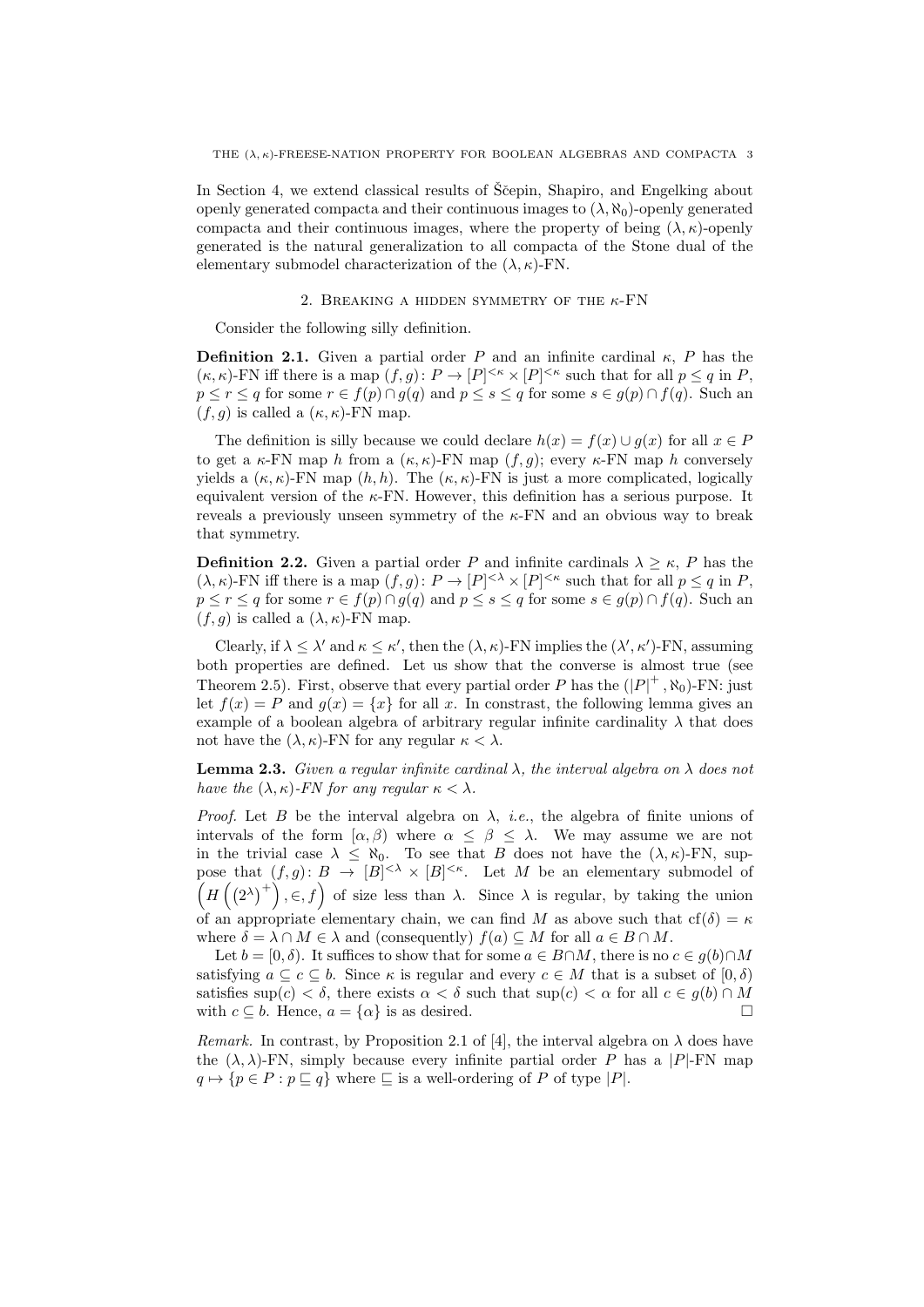Now, given infinite cardinals  $\lambda$  and  $\kappa$ , let T be the tree ( $\leq \kappa \lambda$ ,  $\subseteq$ ) and let D consist of all subsets of T of the form  $D(F) = \bigcup_{s \in F} \{t \in T : t \subsetneq s\}$  where F is a finite subset of T. For each  $I \in \mathcal{D}$ , let  $Z(I) = \{p \in {}^{T}2 : p[I] = {0}\}\$ . Let B be the subalgebra of  $\mathcal{P}(^T2)$  generated by  $\{Z(I): I \in \mathcal{D}\}.$ 

**Lemma 2.4.** Assuming that cf( $\lambda$ )  $\geq \kappa$ , the algebra B defined above has the  $\kappa$ -FN but does not have the  $(\lambda, \kappa')$ -FN for any regular infinite  $\kappa' < \kappa$ .

*Proof.* First, we prove that B has a  $\kappa$ -FN map h. For each  $a \in B$ , choose supp(a) to be some  $H \in \mathcal{D}$  such that a is in the subalgebra  $A(H)$  generated by  $\{Z(I):$  $H \supseteq I \in \mathcal{D}$ ; set  $h(a) = A(\text{supp}(a))$ . Suppose that  $a, b \in B$  and  $a \subseteq b$ . It follows that  $\pi^{-1}[\pi[a]] \subseteq b$  where  $\pi$  is the coordinate projection from  $T_2$  to  $J_2$ where  $J = \text{supp}(a) \cap \text{supp}(b) \in \mathcal{D}$ . (To see this, suppose that  $x \in {}^{T}2$ ,  $y \in a$ , and  $x \restriction J = y \restriction J$ . Set  $z = (y \restriction \text{supp}(a)) \cup (x \restriction (T \setminus \text{supp}(a))$ . Since z agrees with y on  $\text{supp}(a)$ , we have  $z \in a \subseteq b$ . Since x agrees with z on supp $(b)$ , we also have  $x \in b$ .) Hence,  $\pi^{-1}[\pi[a]] \in h(a) \cap h(b)$  and  $a \subseteq \pi^{-1}[\pi[a]] \subseteq b$ .

To see that B does not have the  $(\lambda, \kappa')$ -FN, suppose that  $(f, g) : B \to [B]^{<\lambda} \times$  $[B]^{<\kappa'}$ . Choose continuous elementary chains  $(M_i : i \leq \kappa')$  and  $(N_i : i \leq \kappa')$  of elementary submodels of  $(H((2^{|T|})^+), \in, \lambda, \kappa)$  such that, for all  $i < \kappa'$ , we have  $|M_i| < \lambda$ ,  $|N_i| \leq \omega + i$ ,  $\{M_i\} \cup \bigcup f[B \cap N_i] \subseteq M_{i+1}$ , and  $(M_j)_{j \leq i} \in N_{i+1}$ . Set  $M = M_{\kappa}$ ,  $N = N_{\kappa}$ ,  $\delta = \min(\lambda \setminus M)$ ,  $\varepsilon = \min(M \cap (\delta, \lambda))$ , and  $C = \{\min(\lambda \setminus M_i)$ :  $i < \kappa'$ . By construction, C is cofinal in  $\delta$ , C has order type  $\kappa'$ , and  $C \cap \gamma \in N$  for all  $\gamma < \delta$ . Moreover,  $f(b) \subseteq M$  for all  $b \in B \cap N$ .

Let  $\psi$  be the increasing bijection from  $\kappa'$  to C; set  $a = Z(D({\psi}))$ . To see that  $(f, g)$  is not a  $(\lambda, \kappa')$ -FN map for B, it suffices to find  $b \in B \cap N$  such that  $a \subseteq b$  but there is no  $c \in g(a) \cap M$  satisfying  $a \subseteq c \subseteq b$ . If  $c \in M \cap \uparrow a$ , then, by elementarity,  $c \supseteq Z(D({\varphi}))$  for some  $\varphi \in {<^{\kappa}\lambda} \cap M$  such that  $\sup(\operatorname{ran}(\varphi))$ ε. Since  $M ∩ [δ, ε) = ∅$ , every such  $φ$  actually satisfies sup(ran( $φ$ )) < δ. Since  $cf(\delta) > |g(a)|$ , there exists  $\beta < \kappa'$  such that every  $c \in g(a) \cap M \cap \uparrow a$  contains some  $Z(D({\varphi}))$  with sup(ran( $\varphi$ )) <  $\psi(\beta)$ . Therefore,  $b = Z(D({\psi \upharpoonright (\beta + 1)}))$  is as desired.  $\Box$ 

**Theorem 2.5.** Let  $(\lambda, \kappa)$  and  $(\lambda', \kappa')$  each be a strictly decreasing pair of regular infinite cardinals. The following are equivalent.

- (1)  $\lambda \leq \lambda'$  and  $\kappa \leq \kappa'$ .
- (2) Every poset with the  $(\lambda, \kappa)$ -FN has the  $(\lambda', \kappa')$ -FN.
- (3) Every boolean algebra with the  $(\lambda, \kappa)$ -FN has the  $(\lambda', \kappa')$ -FN.

*Proof.* (1)  $\Rightarrow$  (2)  $\Rightarrow$  (3) is trivial. We prove the contrapositive of (3)  $\Rightarrow$  (1).

Case  $\kappa' < \kappa$ : Let  $\mu = \max(\lambda, \lambda')$ . By Lemma 2.4, there is a boolean algebra B that has the  $\kappa$ -FN but lacks the  $(\mu, \kappa')$ -FN. Therefore, B has the  $(\lambda, \kappa)$ -FN but lacks the  $(\lambda', \kappa')$ -FN.

Case  $\kappa \leq \kappa' < \lambda' < \lambda$ : Let B be the interval algebra on  $\lambda'$ . Since B trivially has the  $(|B|^+, \aleph_0)$ -FN and  $|B| = \lambda' < \lambda$ , the algebra B also has the  $(\lambda, \kappa)$ -FN. However, by Lemma 2.3, B lacks the  $(\lambda', \kappa')$ -FN.

Thus, the family of  $(\lambda, \kappa)$ -FN properties form a truly two-dimensional hierarchy. In particular, for regular uncountable cardinals  $\lambda \geq \aleph_2$ , the logical strength of the  $(\lambda, \aleph_0)$ -FN lies strictly between that of the FN and  $\lambda$ -FN, and is incomparable with that of the  $(\kappa^+, \kappa)$ -FN for regular uncountable  $\kappa$  such that  $\kappa^+ < \lambda$ . In contrast,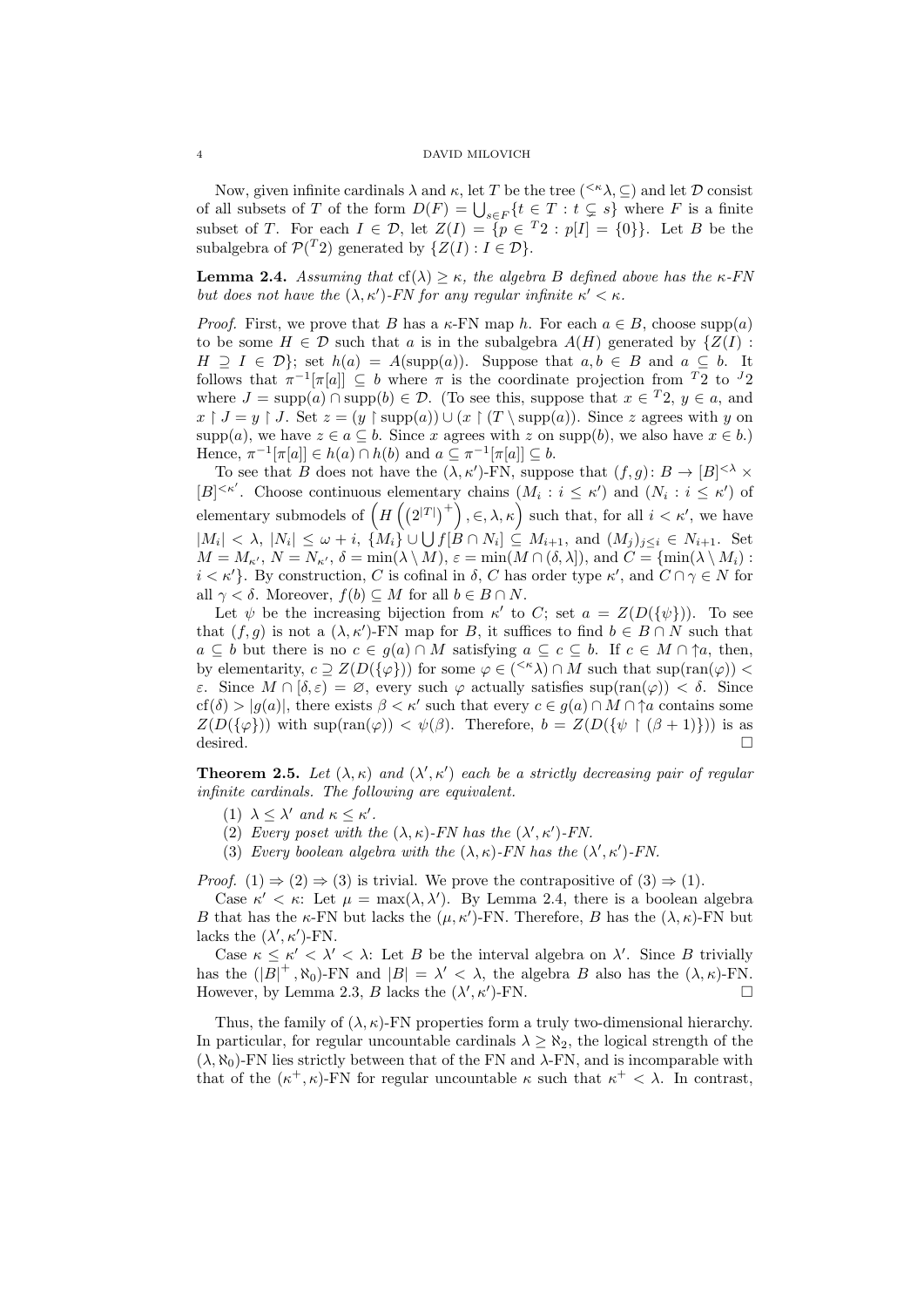we will show in Section 3 that the  $(\kappa^+, \kappa)$ -FN and  $(\kappa, \kappa)$ -FN are equivalent if  $\kappa$  is regular.

Next, we prove some theorems about the robustness of our two-dimensional heirarchy. In particular, we extend the classical preservation (see [5]) of the FN by coproducts and by the exponential operation (see Definition 2.8).

**Theorem 2.6.** Given infinite cardinals  $\lambda \geq \kappa$  and boolean algebras  $(B_i : i \in I)$ each with the  $(\lambda, \kappa)$ -FN, the coproduct  $B = \coprod_{i \in I} B_i$  must also have the  $(\lambda, \kappa)$ -FN.

Proof. This proof is a generalization of the proof of Lemma 3.1 of [7]. Both proofs can be seen as generalizations of a proof of the Interpolation Theorem. For each  $i \in I$ , let  $(f_i, g_i)$  be a  $(\lambda, \kappa)$ -FN map for  $B_i$ . For notational simplicity, assume that  $B_i \cap B_j = \{0,1\} = \{0_{B_i}, 1_{B_i}\}\$  for all distinct  $i, j \in I$ . Now B is just the distributive lattice freely generated by  $\bigcup_{i\in I} B_i$ . Therefore, every  $x\in B$  can be expressed both as  $\bigvee_{k \leq m(x)} \bigwedge_{i \in s(x,k)} a(x,k,i)$  and as  $\bigwedge_{k \leq n(x)} \bigvee_{i \in t(x,k)} b(x,k,i)$  where  $m(x), n(x) \in \omega$ ,  $s(x, k), t(x, k) \in [I]^{< \aleph_0}, a(x, k, i), b(x, k, i) \in B_i \setminus \{0, 1\}, \forall \emptyset = 0, \text{ and } \bigwedge \emptyset = 1.$  For each  $x \in B$ , define  $F(x) \in |B|^{< \lambda}$  and  $G(x) \in |B|^{< \kappa}$  as the subalgebras respectively generated by the sets  $F_0(x)$  and  $G_0(x)$  defined below. (For the case  $\kappa = \aleph_0$ , we use the fact that finite sets generate finite boolean algebras.)

$$
F_0(x) = \left(\bigcup_{k < m(x)} \bigcup_{i \in s(x,k)} f_i(a(x,k,i))\right) \cup \left(\bigcup_{k < n(x)} \bigcup_{i \in t(x,k)} f_i(b(x,k,i))\right)
$$
\n
$$
G_0(x) = \left(\bigcup_{k < m(x)} \bigcup_{i \in s(x,k)} g_i(a(x,k,i))\right) \cup \left(\bigcup_{k < n(x)} \bigcup_{i \in t(x,k)} g_i(b(x,k,i))\right)
$$

Assume  $x \leq y$  in B. For every  $k < m(x)$  and  $l < n(y)$ ,  $\bigwedge_{i \in s(x,k)} a(x,k,i) \leq$  $\bigvee_{i \in t(y,l)} b(y,l,i)$ , which implies  $a(x,k,i_{k,l}) \leq b(y,l,i_{k,l})$  for some  $i_{k,l} \in s(x,k)$  $t(y, l)$ . Hence,  $a(x, k, i_{k,l}) \leq c(k, l) \leq b(y, l, i_{k,l})$  and  $a(x, k, i_{k,l}) \leq d(k, l) \leq$  $b(y, l, i_{k,l})$  for some

$$
c(k, l) \in f_{i_{k,l}}(a(x, k, i_{k,l})) \cap g_{i_{k,l}}(b(y, k, i_{k,l}))
$$

and

$$
d(k,l) \in g_{i_{k,l}}(a(y,k,i_{k,l})) \cap f_{i_{k,l}}(b(y,k,i_{k,l})),
$$

respectively. Therefore, we have the following inequalities.

$$
x \leq \bigvee_{k < m(x)} \bigwedge_{l < n(y)} a(x, k, i_{k,l}) \leq \bigvee_{k < m(x)} \bigwedge_{l < n(y)} c(k, l) \leq \bigvee_{k < m(x)} \bigwedge_{l < n(y)} b(y, l, i_{k,l}) \leq y
$$

$$
x \leq \bigvee_{k < m(x)} \bigwedge_{l < n(y)} a(x, k, i_{k,l}) \leq \bigvee_{k < m(x)} \bigwedge_{l < n(y)} d(k, l) \leq \bigvee_{k < m(x)} \bigwedge_{l < n(y)} b(y, l, i_{k,l}) \leq y
$$

The middle terms of the above two inequalities witness that  $(F, G)$  is a  $(\lambda, \kappa)$ -FN map for  $B$ .

Corollary 2.7. Let  $\lambda$  be an infinite cardinal. If every cofactor of a coproduct of boolean algebras has size less than  $\lambda$ , then the coproduct has the  $(\lambda, \aleph_0)$ -FN.

In particular, the above corollary implies the classical result that free boolean algebras have the FN.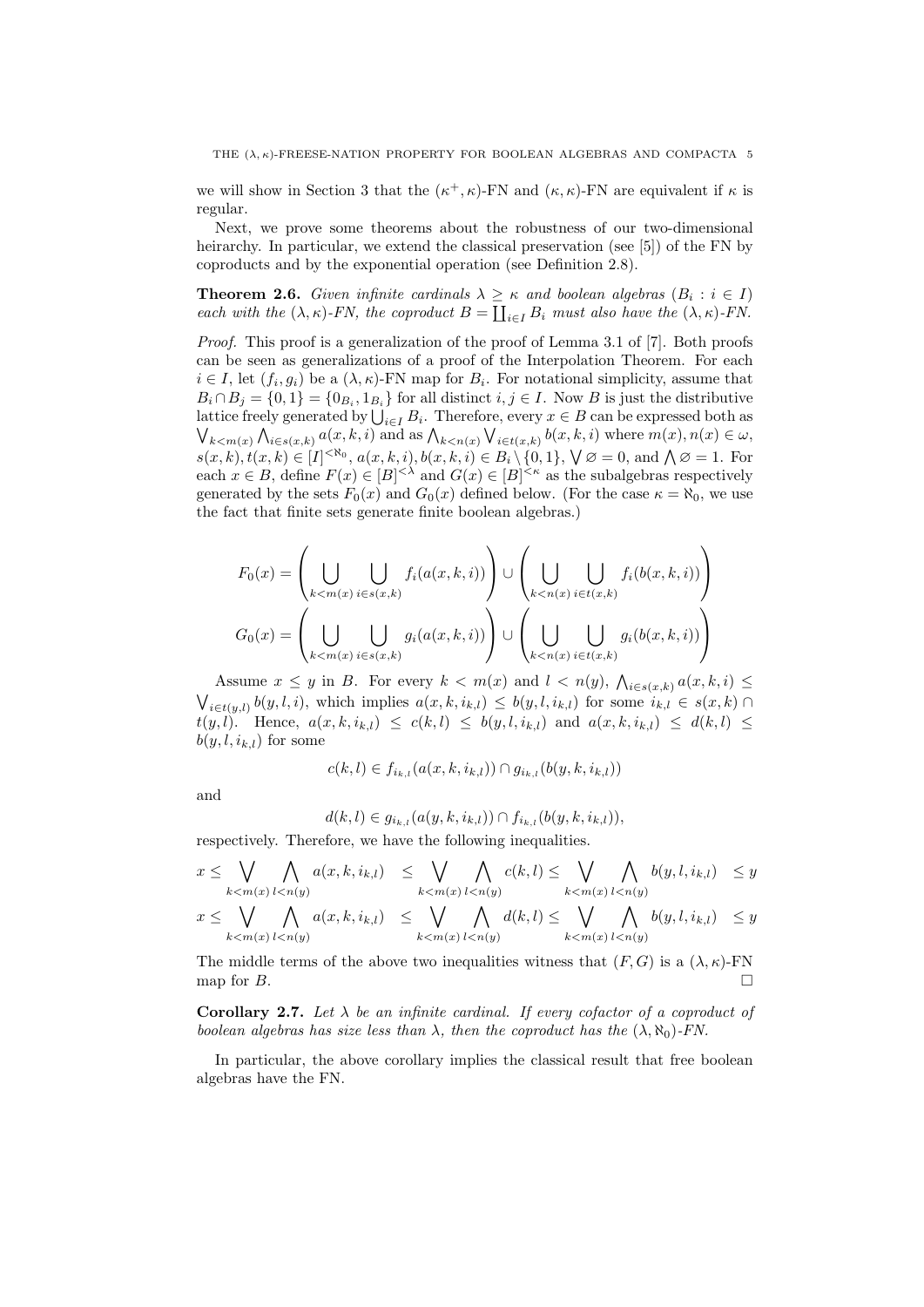**Definition 2.8.** For a given boolean algebra B, the exponential  $exp(B)$  is the clopen algebra of the Vietoris hyperspace  $2^{\text{Ult}(B)}$  of nonempty closed subsets of  $Ult(B).$ 

 $2^{\text{Ult}(B)}$  is homeomorphic to the space  $\mathcal{F}(B)$  of filters of B topologized by declaring open all sets of the form  $[a] = \{F \in \mathcal{F}(B) : a \in F\}$  and  $-[a] = \{F \in \mathcal{F}(B) : a \notin F\}$ where  $a \in B$ . It has a clopen base consisting of sets of the form  $[\bigvee_{i \leq n} a_i] \wedge$  $\bigwedge_{i \leq n} -[-a_i]$  where  $a_0, \ldots, a_{n-1}$  are nonzero and pairwise incompatible.

In purely algebraic terms,  $\exp(B)$  is the boolean algebra freely generated by  $\{[a] : a \in B\}$  modulo the relations in the sets  $\{[0] = 0, [1] = 1\}$ ,  $\{[a] \leq [b] : B \ni a \leq a\}$  $b \in B$ , and  $\{[a] \wedge [b] = [a \wedge b] : a, b \in B\}$ . (See [2].) Note that  $[a] \vee [b] \leq [a \vee b]$ and  $[-a] \leq -[a]$  always hold, but equality fails in general.

**Theorem 2.9.** Given infinite cardinals  $\lambda \geq \kappa$  and a boolean algebra B with the  $(\lambda, \kappa)$ -FN, exp $(B)$  also has the  $(\lambda, \kappa)$ -FN.

*Proof.* Like in the proof of Theorem 2.6, given  $x \in \exp(B)$ , we can express x as  $\bigvee_{k \leq m(x)} \bigwedge_{i \in s(x,k)} a(x,k,i)$  and  $\bigwedge_{k \leq n(x)} \bigvee_{i \in t(x,k)} b(x,k,i)$  where  $m(x), n(x) \in \omega$ ,  $s(x, k), t(x, k) \in [B]^{< \aleph_0}, a(x, k, i), b(x, k, i) \in \{\pm[i]\} \setminus \{0, 1\}, \forall \emptyset = 0, \text{ and } \bigwedge \emptyset = 1.$ We will use the abbreviations  $x_k = \bigwedge_{i \in s(x,k)} a(x,k,i)$  and  $x^k = \bigvee_{i \in t(x,k)} b(x,k,i)$ .

Let  $(f, g)$  be a  $(\lambda, \kappa)$ -FN map for B. For each  $x \in B$ , first define  $H(x) \in [B]^{< \aleph_0}$ as the (necessarily finite) subalgebra generated by  $\bigcup_{k < m(x)} s(x, k) \cup \bigcup_{k < n(x)} t(x, k)$ . Then define  $F(x) \in [\exp(B)]^{<\lambda}$  as the subalgebra of  $\exp(B)$  generated by  $\{[h]: h \in$  $\bigcup f[H(x)]\}.$  Analogously define  $G(x) \in [\exp(B)]^{<\kappa}.$ 

Assume  $x \leq y$  in B. For every  $k < m(x)$  and  $l < n(y)$ , we then have  $x_k \leq y^l$ . Let  $s^+ = \{i \in s(x,k) : a(x,k,i) = [i]\}\$  and  $s^- = \{i \in s(x,k) : a(x,k,i) = -[i]\}\;$ define  $t^+$  and  $t^-$  analogously. Observe that  $x_k = [\Lambda s^+] \wedge \Lambda_{i \in s^-}(-[i])$  and  $y^l =$  $(-\lceil \bigwedge t^{-} \rceil) \vee \bigvee_{i \in t^{+}} [i]$ . Let  $U = \uparrow \bigwedge (s^{+} \cup t^{-})$  and let  $\eta$  be the natural isomorphism from  $\exp(B)$  to the clopen algebra of  $\mathcal{F}(B)$ . There are three possibilities:

- (1) U is not a (proper) filter,
- (2)  $U \in \eta(y^l)$ , or
- (3)  $U \notin \eta(y^l)$ .

If U is as in case (1), then choose  $c(k, l) \in f(\Lambda s^+) \cap g(-\Lambda t^-)$  and  $d(k, l) \in$  $g(\Lambda s^+) \cap f(-\Lambda t^-)$  such that  $c(k, l), d(k, l) \in [\Lambda s^+, -\Lambda t^-]$ . We then have, for each  $z \in \{c(k, l), d(k, l)\},\$ 

$$
x_k \le \left[\bigwedge s^+\right] \le [z] \le -[-z] \le -\left[\bigwedge t^-\right] \le y^l.
$$

Set  $\hat{c}(k, l) = [c(k, l)]$  and  $\hat{d}(k, l) = [d(k, l)].$ 

If U is as case (2), then choose  $i \in t^+$  such that  $\bigwedge (s^+ \cup t^-) \leq i$ . Next choose  $c(k, l) \in f(\Lambda s^+) \cap g((-\Lambda t^-) \vee i)$  and  $d(k, l) \in g(\Lambda s^+) \cap f((-\Lambda t^-) \vee i)$  such that  $c(k, l), d(k, l) \in [\bigwedge s^+, (-\bigwedge t^-) \vee i].$  We then have, for each  $z \in \{c(k, l), d(k, l)\},$ 

$$
x_k \leq \left[\bigwedge s^+\right] \leq [z] \leq \left[\left(-\bigwedge t^-\right) \vee i\right] \leq \left(-\left[\bigwedge t^-\right]\right) \vee [i] \leq y^l.
$$

Above we used the fact that if  $p, q \in B$ , then  $|p \vee -q| \leq |p| \vee -|q|$ , which follows from  $[p \vee -q] \wedge [q] = [p \wedge q] \leq [p]$ . Set  $\hat{c}(k, l) = [c(k, l)]$  and  $\hat{d}(k, l) = [d(k, l)]$ .

If U is as case (3), then  $U \notin \eta(x_k)$ , so choose  $i \in s^-$  such that  $\bigwedge (s^+ \cup$  $t^{-}$ )  $\leq i$ . Next choose  $d(k, l) \in f(\Lambda t^{-}) \cap g(i \vee (-\Lambda s^{+}))$  and  $c(k, l) \in g(\Lambda t^{-}) \cap g(i \vee l)$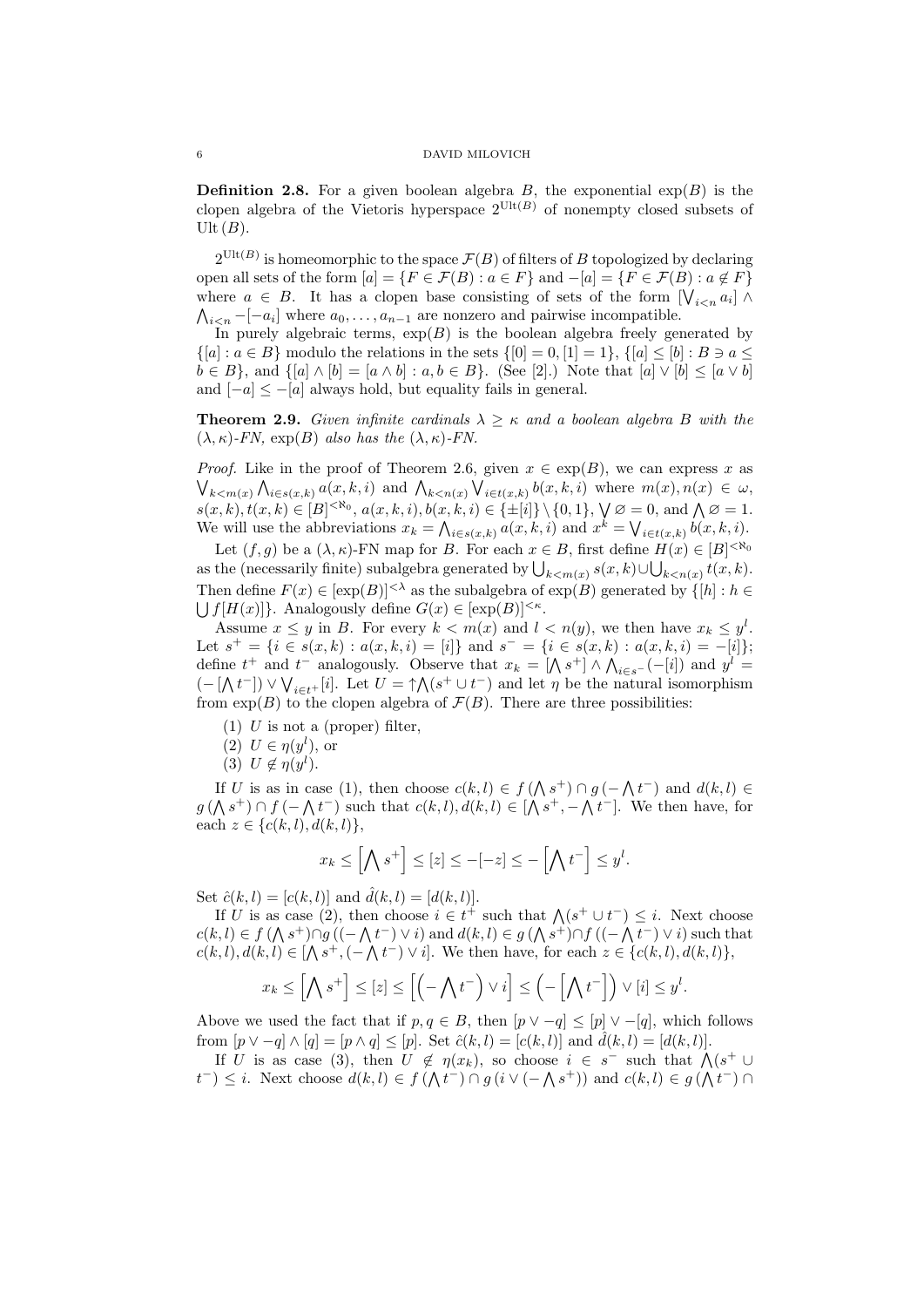THE  $(\lambda, \kappa)$ -FREESE-NATION PROPERTY FOR BOOLEAN ALGEBRAS AND COMPACTA 7

 $f(i \vee (-\wedge s^+))$  such that  $d(k, l), c(k, l) \in [\wedge t^-, i \vee (-\wedge s^+)]$ . We then have, for each  $z \in \{d(k, l), c(k, l)\},\$ 

$$
x_k \leq \left[\bigwedge s^+\right] \wedge -[i] = \left[\bigwedge s^+\right] \wedge -\left[i \vee (-\bigwedge s^+)\right] \leq -[z] \leq -\left[\bigwedge t^-\right] \leq y^l.
$$

Above we used the fact that if  $p, q, r \in B$  and  $p \wedge q = p \wedge r$ , then  $[p] \wedge -[q] = [p] \wedge -[r]$ because  $[p] \wedge [q] = [p] \wedge [r]$ . Set  $\hat{d}(k, l) = -[d(k, l)]$  and  $\hat{c}(k, l) = -[c(k, l)]$ .

In all three cases,  $\hat{c}(k, l) \in F(x) \cap G(y)$ ,  $\hat{d}(k, l) \in G(x) \cap F(y)$ , and  $\hat{c}(k, l)$ ,  $\hat{d}(k, l) \in$  $[x_k, y^l]$ . Therefore, setting

$$
c = \bigvee_{k < m(x)} \bigwedge_{l < n(y)} \hat{c}(k, l) \text{ and } d = \bigvee_{k < m(x)} \bigwedge_{l < n(y)} \hat{d}(k, l),
$$

we have  $c \in F(x) \cap G(y)$ ,  $d \in G(x) \cap F(y)$ , and  $c, d \in [x, y]$ . Thus,  $(F, G)$  is a  $(\lambda, \kappa)$ -FN map for exp $(B)$ .

For an easy third preservation theorem, we next extend Lemma 2.7 of [4], which says that the  $\kappa$ -FN is preserved by retracts in the category of partial orders (and therefore is preserved by retracts in the subcategory of boolean algebras).

**Theorem 2.10.** Given infinite cardinals  $\lambda > \kappa$  partial orders P, Q where P has the  $(\lambda, \kappa)$ -FN, and order-preserving maps i:  $P \to Q$  and j:  $Q \to P$  such that j $\circ i = id_P$ , the partial order Q must also have the  $(\lambda, \kappa)$ -FN. In particular, retracts of boolean algebras preserve the  $(\lambda, \kappa)$ -FN.

*Proof.* Exactly as argued in Lemma 2.7 of [4], given a  $(\lambda, \kappa)$ -FN map  $(f, g)$  for P,  $(i \circ f \circ j, i \circ g \circ j)$  is a  $(\lambda, \kappa)$ -FN map for Q.

The next lemma and theorem are mostly due to the anonymous referee. The lemma yields a converse to the preservation by coproducts in Theorem 2.6. The theorem is a stronger version of Theorem 2.5.

**Lemma 2.11.** If P and Q are partial orders,  $\lambda$  and  $\kappa$  are infinite cardinals,  $\kappa$ is regular,  $\lambda \geq \kappa$ ,  $P \leq_{\kappa} Q$ , and Q has the  $(\lambda, \kappa)$ -FN, then P has the  $(\lambda, \kappa)$ -FN too. Hence, if a coproduct of boolean algebras has the  $(\lambda, \kappa)$ -FN, then so do all its cofactors.

Proof. The proof of the first claim of the lemma is the essentially the same as its  $\kappa$ -FN analog, the proof of Lemma 2.3(a) of [4]. Let  $(f, g)$  be a  $(\lambda, \kappa)$ -FN map for Q. For each  $q \in Q$ , let  $L_q \in [P]^{<\kappa}$  be cofinal in  $P \cap \downarrow q$ . For each  $p \in P$ , set  $F(p) = \bigcup \{L_q : q \in f(p)\}\$ and  $G(p) = \bigcup \{L_q : q \in g(q)\}\$ . If  $x, y \in P$  and  $x \leq y$ , then we have  $x \leq z \leq y$  for some  $z \in f(x) \cap g(y)$  and  $x \leq w \leq y$  for some  $w \in g(x) \cap f(y)$ . Choose  $u \in L_z$  such that  $x \leq u$ ; choose  $v \in L_w$  such that  $x \leq v$ . We then have  $x \le u \le y$ ,  $u \in F(x) \cap G(y)$ ,  $x \le v \le y$ , and  $v \in F(x) \cap G(y)$ . Thus,  $(F, G)$  is a  $(\lambda, \kappa)$ -FN map.

For the second claim of the Lemma, we just need the easy classical fact that if  $B = \coprod_{i \in I} B_i$  is a coproduct of boolean algebras, then  $B_i \leq_{\aleph_0} B$  for all  $i \in I$ . (We include  $B_i$  in B in the canonical way.) Given  $j \in I$ , we witness  $B_j \leq_{\aleph_0} B$  with the equations  $\min(B_j \cap \uparrow x) = x^+$  and  $\max(B_j \cap \downarrow x) = x^-$  where  $x^+$  and  $x^-$  are defined below using the notation from the proof of Theorem 2.6 to again express an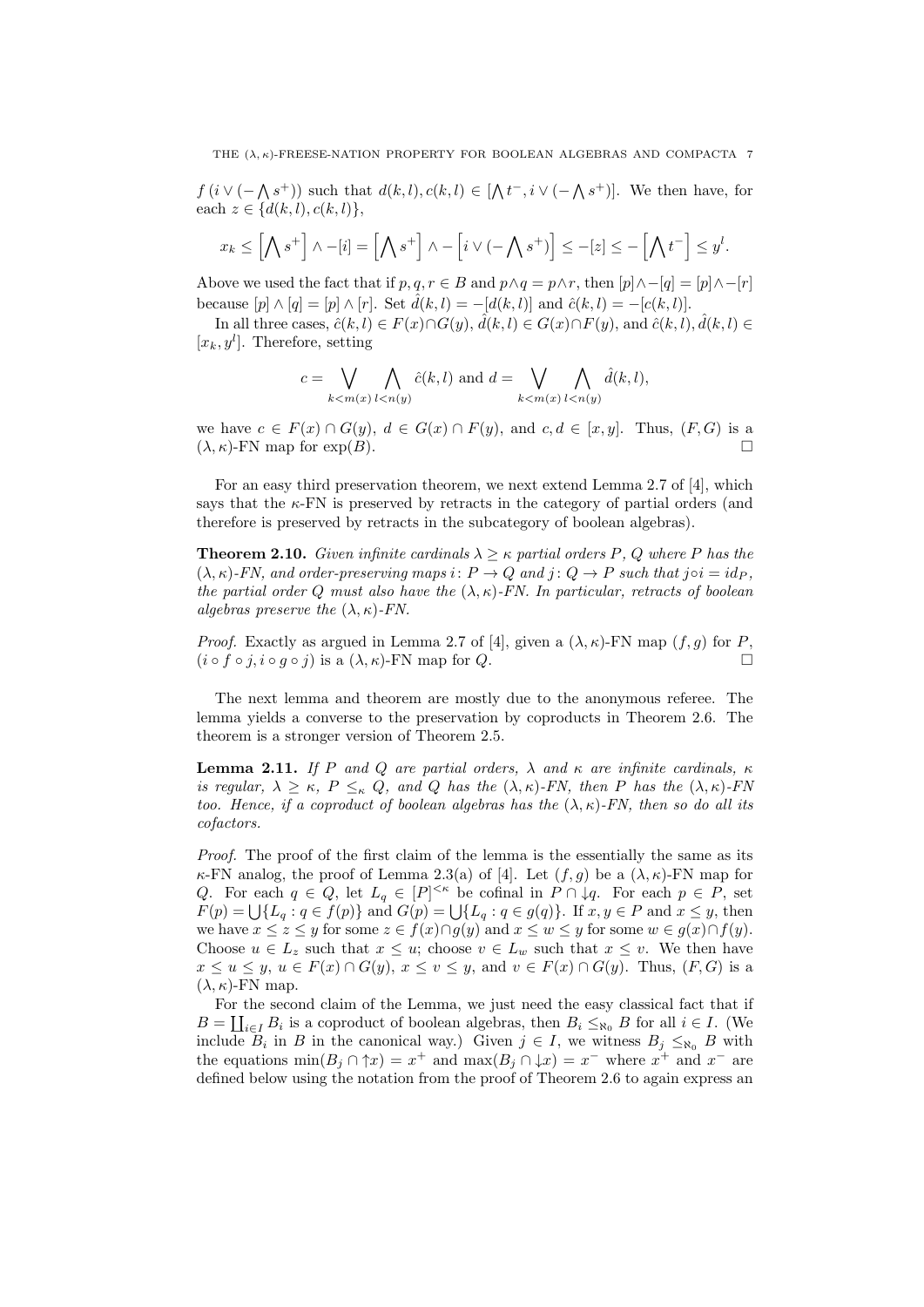arbitrary  $x \in B$  as  $\bigvee_{k \leq m(x)} \bigwedge_{i \in s(x,k)} a(x,k,i)$  and as  $\bigwedge_{k \leq n(x)} \bigvee_{i \in t(x,k)} b(x,k,i)$ .

$$
x^+ = \bigvee_{k < m(x)} \bigwedge \{a(x, k, i) : i \in s(x, k) \cap \{j\}\}
$$
\n
$$
x^- = \bigwedge_{k < n(x)} \bigvee \{b(x, k, i) : i \in t(x, k) \cap \{j\}\}
$$

(Recall our convention that  $\bigwedge \emptyset = 1$  and  $\bigvee \emptyset = 0$ .)

**Theorem 2.12.** Given regular infinite cardinals  $\mu \geq \lambda > \kappa$ , there is a boolean algebra B such that

- (1) B has the  $(\lambda, \kappa)$ -FN:
- (2) B lacks the  $(\lambda', \kappa')$ -FN for all regular  $\lambda' < \lambda$  and all regular  $\kappa' < \lambda'$ ;
- (3) B lacks the  $(\lambda', \kappa')$ -FN for all regular  $\kappa' < \kappa$  and all regular  $\lambda' \leq \mu$ .

*Proof.* By Lemma 2.4, there is a boolean algebra A with the  $\kappa$ -FN that lacks the  $(\mu, \kappa')$ -FN for all regular  $\kappa' < \kappa$ . Hence, A has the  $(\lambda, \kappa)$ -FN and satisfies (3). As in the proof of Thoerem 2.5, for every regular  $\lambda' \in (\kappa, \lambda)$ , the interval algebra  $B_{\lambda'}$  on  $\lambda'$  has the  $(\lambda, \kappa)$ -FN but lacks the  $(\lambda', \kappa')$ -FN for all regular  $\kappa' < \lambda'$ . Set  $B = \coprod (\{A\} \cup \{B_{\lambda'} : \kappa < \text{cf}(\lambda') = \lambda' < \lambda\})$ . By Theorem 2.6, B has the  $(\lambda, \kappa)$ -FN. By Lemma 2.11, B satisfies (2) and (3).

# 3. Elementary submodel characterizations

The proofs of Lemmas 2.3 and 2.4 strongly suggest that the  $(\lambda, \kappa)$ -FN can be better understood using elementary substructures  $M$  of sufficiently large fragments  $(H(\theta), \in, \ldots)$  of the universe of sets, just as is the case for the  $\kappa$ -FN and for openly generated compacta. Moreover, restricting our consideration to M such that  $M \cap \lambda$ is an initial segment of  $\lambda$  seems reasonable. Choosing such an M was a crucial step of the proof of Lemma 2.3. This section confirms these conjectures.

**Definition 3.1** ([7], 3.16). Assuming that  $\lambda$  is a regular uncountable cardinal,  $\theta$  is a sufficiently large regular cardinal, and the structure  $(H(\theta), \in, \ldots)$  has signature smaller than  $\lambda$  (in this paper the signature is always finite), a long  $\lambda$ -approximation sequence in  $(H(\theta), \in, \ldots)$  is a sequence  $(M_{\alpha})_{\alpha < \eta} \in H(\theta)$  such that

- $M_{\alpha} \prec (H(\theta), \in, \ldots),$
- $|M_{\alpha}| \subseteq \lambda \cap M_{\alpha} \in \lambda$ , and
- $\lambda$ ,  $(M_\beta)_{\beta<\alpha}\in M_\alpha$ .

Let  $\Omega_{\lambda}$  denote the tree of finite sequences of ordinals  $\langle \xi_i \rangle_{i \leq n}$  which are strictly decreasing in cardinality and are all, except possibly the last element, at least  $\lambda$ (more compactly,  $\lambda \leq |\xi_i| > |\xi_j|$  for all  $\{i < j\} \subseteq n$ ). There is a unique isomorphism from the ordinals to  $\Omega_{\lambda}$  ordered lexicographically, and its preimage of  $\subseteq \upharpoonright \Omega_{\lambda}$  is a  $\{\lambda\}$ -definable tree ordering  $\leq_{\lambda}$  of the ordinals which agrees with  $\leq$  and has the property that  $\{\beta : \beta \leq_{\lambda} \alpha\}$  is finite for every ordinal  $\alpha$ . The next lemma gives a very nice application of  $\Delta_{\lambda}$ .

**Lemma 3.2** ([7], 3.17). For every  $\lambda$ -approximation sequence  $(M_{\alpha})_{\alpha < \eta} \in H(\theta)$  in  $(H(\theta), \in, \ldots)$ , and every  $\alpha \leq \eta$ , if we enumerate  $\{\beta : \beta \leq_{\lambda} \alpha\}$  as  $\{\beta_0 < \cdots < \beta_m\}$ , then  $\beta_0 = 0$ ,  $\beta_m = \alpha$ , and  $N_i = \bigcup \{ M_\gamma : \beta_i \leq \gamma < \beta_{i+1} \}$  satisfies  $|N_i| \subseteq N_i \prec$  $(H(\theta), \in, \ldots)$  for each  $i < m$ .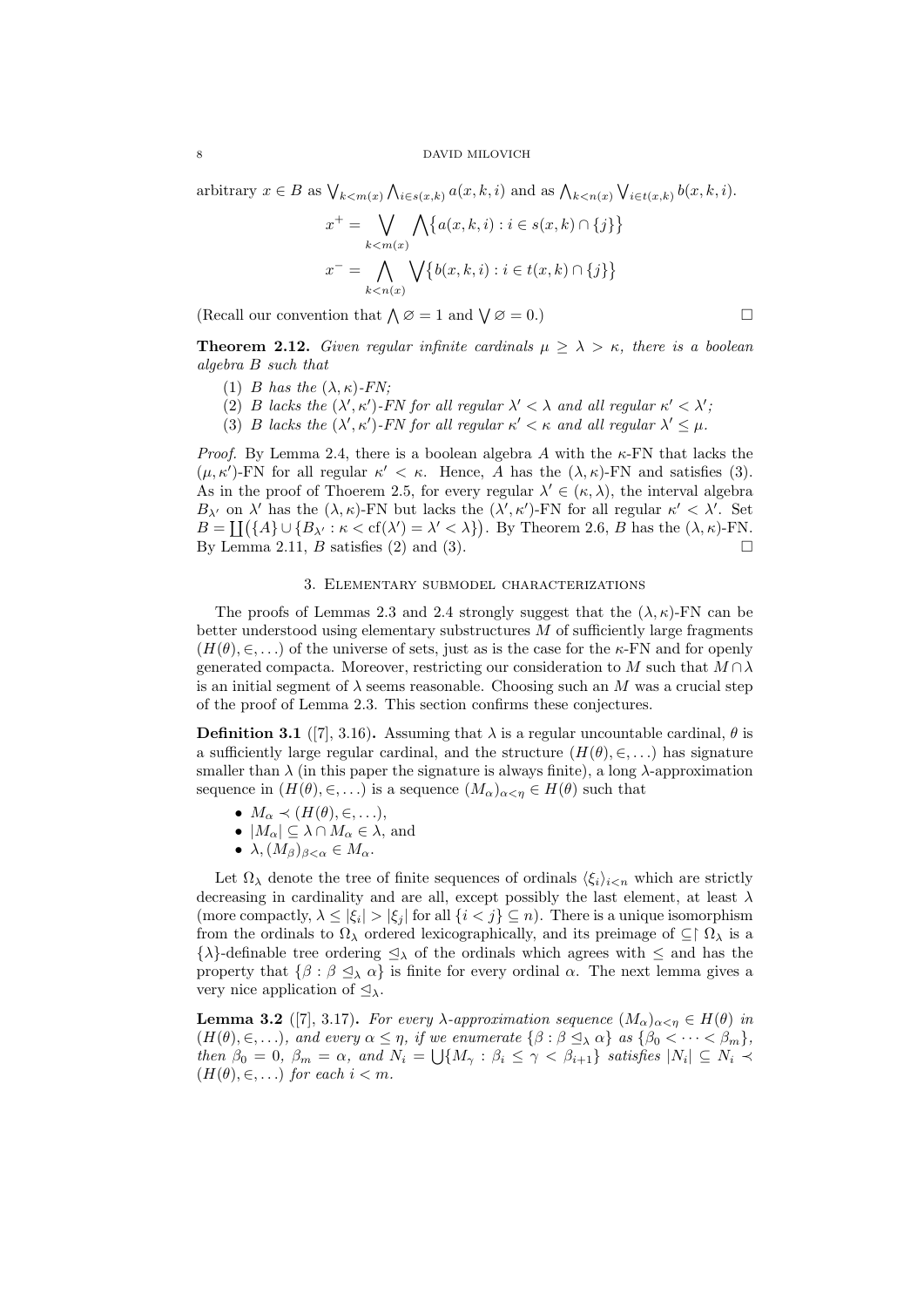**Theorem 3.3.** Given regular infinite cardinals  $\lambda > \kappa$ , a partial order P, and a sufficiently large regular cardinal  $\theta$ , the following are equivalent.

- (1)  $P \cap M \leq_{\kappa} P$  for all  $M \prec (H(\theta), \in, \leq_P)$  that satisfy  $M \cap \lambda \in \lambda + 1$ .
- (2)  $P \cap M \leq_{\kappa} P$  for all  $M \prec (H(\theta), \in, \leq_P)$  that satisfy  $|M| \cap \lambda \subseteq M \cap \lambda \in \lambda + 1$ .
- (3)  $P \cap M \leq_{\kappa} P$  for all  $M \prec (H(\theta), \in, \leq_P)$  that satisfy  $M \cap \lambda \in \lambda$ .
- (4)  $P \cap M \leq_{\kappa} P$  for all  $M \prec (H(\theta), \in, \leq_P)$  that satisfy  $|M| \subseteq M \cap \lambda \in \lambda$ .
- (5)  $A \leq_{\kappa} P$  for all A in some club  $\mathcal{E} \subseteq [P]^{<\lambda}$ .
- (6) P has the  $(\lambda, \kappa)$ -FN.

Remark.

- In general, for regular  $\lambda$  and  $M \prec (H(\theta), \in, \ldots), M \cap \lambda \in \lambda + 1$  iff  $[H(\theta)]^{<\lambda} \cap$  $M \subseteq [M]^{<\lambda}.$
- Item (2) in the theorem is the original definition of the  $(\lambda, \kappa)$ -FN from [7]  $(4.1).$

Proof. We will prove the following two overlapping circles of implications.

$$
(1) \Rightarrow (3) \Rightarrow (4) \Rightarrow (5) \Rightarrow (1)
$$
  

$$
(5) \Rightarrow (1) \Rightarrow (2) \Rightarrow (6) \Rightarrow (5)
$$

 $(1) \Rightarrow (3) \Rightarrow (4)$ : Trivial.

 $(4) \Rightarrow (5)$ : If  $|P| < \lambda$ , then  $\mathcal{E} = \{P\}$  works. So, assume  $|P| > \lambda$ . Choose a wellordering  $\Box$  of  $H(\theta)$ ; now  $(H(\theta), \in, \leq_P, \Box)$  has a Skolem hull operator Hull. Let  $\mathcal E$ be the set of all  $A \in [P]^{< \lambda}$  that satisfy  $|A| \subseteq \text{Hull}(A) \cap \lambda \in \lambda$  and  $A = P \cap \text{Hull}(A)$ . Since  $\lambda$  is regular,  $\mathcal E$  is closed with respect to ascending unions of length less than λ. Moreover, starting from any  $X_0 \in [P]^{< \lambda}$ , we can expand  $X_0$  to  $X = \bigcup_{n<\omega} X_n$ where  $X_{n+1} = P \cap Hull(X_n \cup |X_n| \cup \sup(\lambda \cap Hull(X_n)))$ . We have  $X \in \mathcal{E}$  because there are Skolem terms for  $\varphi$  and  $\varphi^{-1}$  where  $\varphi$  is the  $\sqsubseteq$ -least injection from  $\lambda$  to P. Thus,  $\mathcal E$  is unbounded. Finally, if  $A \in \mathcal E$ , then  $\text{Hull}(A) \prec (H(\theta), \in, \leq_P, \sqsubseteq),$  so (4) implies that  $A = P \cap Hull(A) \leq_{\kappa} P$ .

 $(5) \Rightarrow (1)$ : Assume  $\mathcal{E} \subseteq [P]^{< \lambda}$  is as in  $(5), M \prec (H(\theta), \in, \leq_P)$ , and  $M \cap \lambda \in \lambda+1$ . We want to show that  $P \cap M \leq_{\kappa} P$ . By elementarity, there exist  $\lambda', \kappa', \mathcal{E}' \in M$ such that  $\lambda' > \kappa'$  are regular infinite cardinals,  $\mathcal{E}'$  is a club subset of  $[P]^{<\lambda'}$ , and  $A \leq_{\kappa'} P$  for all  $A \in \mathcal{E}'$ . First, we show that we can choose  $\lambda' \leq \lambda$  and  $\kappa' \leq \kappa$ . If  $\kappa \in M$ , then we can choose  $\kappa' = \kappa$  and next choose  $\lambda'$  to be least possible, which guarantees  $\lambda' \leq \lambda$ . If  $\lambda \in M$ , then we can choose  $\lambda' = \lambda$  and next choose  $\kappa'$  to be least possible, which guarantees  $\kappa' \leq \kappa$ . Suppose we are in the remaining case, that  $M \cap \lambda \leq \kappa$  and  $\lambda \notin M$ . If  $\theta \cap M = \kappa$ , then  $\kappa' < \lambda' < \kappa < \lambda$ . If  $\mu = \min(\theta \cap M \setminus \kappa)$ , then  $\mu > \lambda$ , so we can choose  $\kappa' < \lambda' < \mu$ , so again  $\kappa' < \lambda' < \kappa < \lambda$ .

Now, safely assuming that  $\lambda' \leq \lambda$  and  $\kappa' \leq \kappa$ , it suffices to show that  $P \cap M \leq_{\kappa}$ P. Fix  $q \in P$ . By symmetry, we need only prove that  $cf(M \cap \downarrow q) < \kappa'$ . Set  $\chi = (2^{<\theta})^+$  and choose  $N_0$  such that  $N_0 \prec (H(\chi), \in, \leq_P, q, M, \kappa', \lambda', \mathcal{E}')$ . Since  $\lambda' \leq \lambda$ , we have  $M \cap \lambda' \in \lambda' + 1$ , so we may choose  $N_0$  such that  $|N_0| \subseteq N_0 \cap \lambda' \in \lambda'$ by taking  $N_0$  to be the union of an appropriate elementary chain. By elementarity,  $M \cap N_0 \prec (H(\theta), \in, \leq_P, \mathcal{E}')$  and  $M \cap N_0 \leq \lambda' \leq N_0 \cap \lambda' \in \lambda'$ . Hence,  $P \cap M \cap N_0 \in \mathcal{E}'$ ; hence,  $P \cap M \cap N_0 \leq_{\kappa'} P$ . Let  $D_0$  be a cofinal subset of  $M \cap N_0 \cap \downarrow q$  of size less than  $\kappa'$ .

Starting with  $N_0$ , we now form a continuous elementary chain of length  $\kappa' + 1$ . Given  $\alpha < \kappa'$  and  $(N_{\alpha}, D_{\alpha})$  having the above properties of  $(N_0, D_0)$ , choose  $(N_{\alpha+1}, D_{\alpha+1})$  to have the above properties of  $(N_0, D_0)$  while also satisfying  $(D_i)_{i\leq \alpha} \in$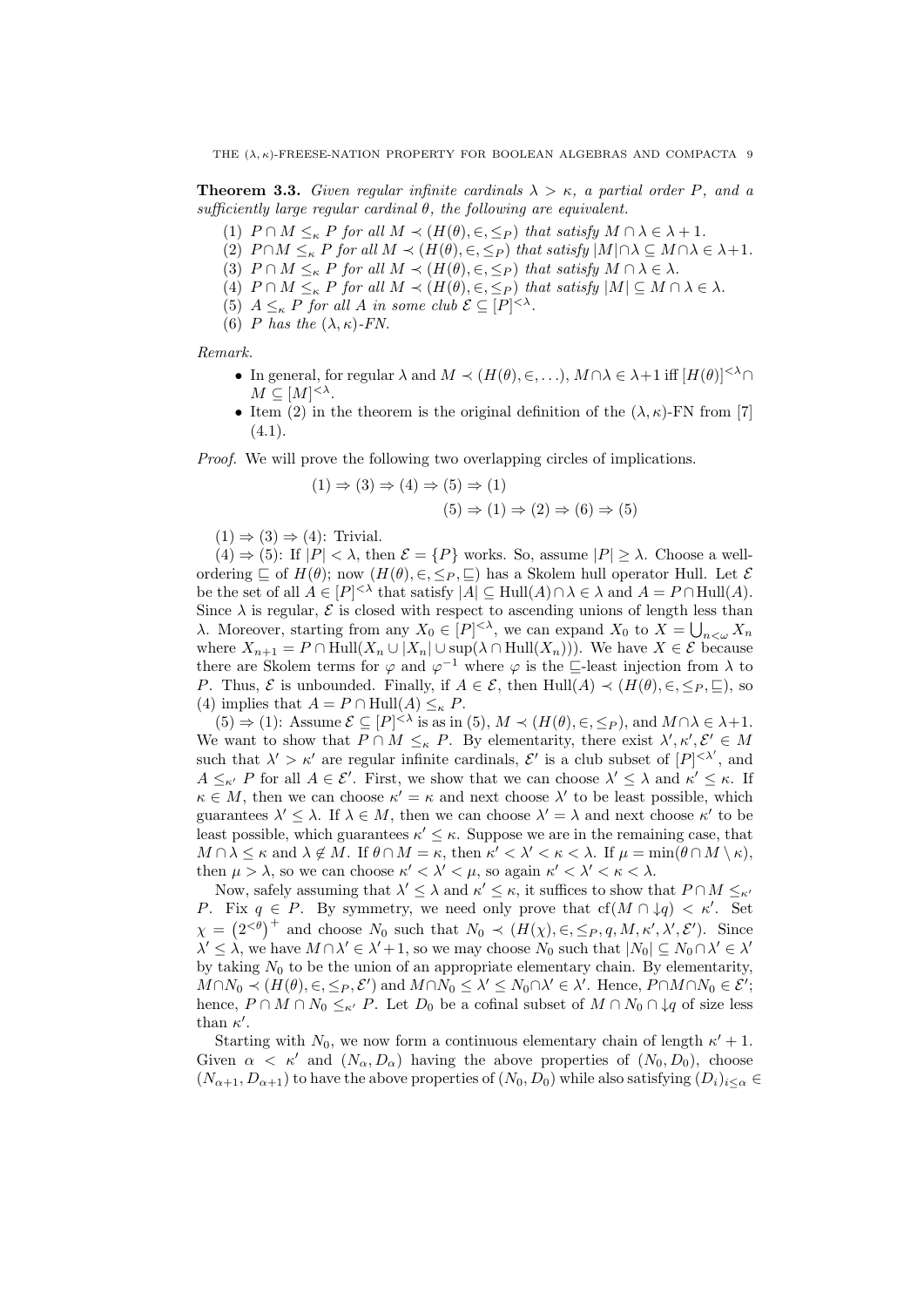$N_{\alpha+1}$  and  $D_{\alpha} \subseteq D_{\alpha+1}$ . At limit stages  $\alpha \leq \kappa'$ , let  $N_{\alpha} = \bigcup_{i < \alpha} N_i$  and  $D_{\alpha} = \bigcup_{i < \alpha} D_i$ , noting that the above properties of  $(N_0, D_0)$  are preserved by unions  $i<sub>\alpha</sub> D<sub>i</sub>$ , noting that the above properties of  $(N_0, D_0)$  are preserved by unions of chains of length at most  $\kappa'$ , except possibly that  $|D_{\kappa'}| = \kappa'$ . In particular,  $P \cap M \cap N_{\kappa'} \in \mathcal{E}'$ , so  $cf(M \cap N_{\kappa'} \cap \downarrow q) < \kappa'$ . Hence,  $D_{\alpha}$  is cofinal in  $M \cap N_{\kappa'} \cap \downarrow q$ for some  $\alpha < \kappa'$ . Since  $D_{\alpha} \in N_{\kappa'}$ ,  $D_{\alpha}$  is, by elementarity, also cofinal in  $M \cap \downarrow q$ . Thus,  $cf(M \cap \downarrow q) < \kappa'$  as desired.

 $(1) \Rightarrow (2)$ : Trivial.

(2)  $\Rightarrow$  (6): Let  $|P| = \mu \ge \lambda$  and let  $(M_i)_{i \le \mu}$  be a long  $\lambda$ -approximation sequence in  $(H(\theta), \in, \leq_P)$ . Observe that  $P \subseteq \bigcup_{i \leq \mu} M_i$ . Assuming that  $i < \mu$  and we have defined  $(f, g) \upharpoonright (P \cap \bigcup_{j < i} M_j)$  to be a  $(\lambda, \kappa)$ -FN map on  $P \cap \bigcup_{j < i} M_j$ , it suffices to extend the definition to get a  $(\lambda, \kappa)$ -FN map on  $P \cap \bigcup_{j \leq i} M_j$ .

Let  $N_0, \ldots, N_{m-1}$  be as in Lemma 3.2; observe that  $\bigcup_{j < i} M_j = \bigcup_{j < m} N_j$ . Given  $x \in P \cap M_i \setminus \bigcup_{j \leq m} N_j$ , let  $A_j \in [P \cap N_j]^{\leq \kappa}$  include a cofinal subset of  $N_j \cap \downarrow x$ and a coinitial subset of  $N_j \cap \uparrow x$ , for each  $j < m$ . Finally, set  $f(x) = (P \cap M_i) \cup$  $\bigcup_{j and  $g(x)=\{x\}\cup\bigcup_{j It is easy to$$ check that this definition works. For example, if  $x \le y \in P \cap N_j$ , then  $x \le z \le y$ for some  $z \in A_j$ ; since  $z, y \in N_j$ , we have  $z \leq w \leq y$  for some  $w \in f(z) \cap g(y)$ ; since  $f(z) \subseteq f(x)$ , we have  $x \leq w \leq y$  and  $w \in f(x) \cap g(y)$ .

 $(6) \Rightarrow (5)$ : Let  $(f, g)$  be a  $(\lambda, \kappa)$ -FN map. Let  $\mathcal E$  be the club set of all  $X \in [P]^{<\lambda}$ satisfying  $X \supseteq \bigcup f[X]$ . Fix  $A \in \mathcal{E}$ . For each  $p \in P$  and  $q \in A \cap \uparrow p$ , there exists  $r \in g(p) \cap f(q)$  such that  $p \leq r \leq q$ . Since  $f(q) \subseteq A$ ,  $g(p) \cap A$  includes a coinitial subset of  $A \cap \uparrow p$ ; by symmetry,  $g(p) \cap A$  includes a cofinal subset of  $A \cap \downarrow p$ . Since  $|g(p)| < \kappa, A \leq_{\kappa} P.$ 

**Corollary 3.4.** For all regular infinite  $\kappa$ , the  $\kappa$ -FN is equivalent to the  $(\kappa^+,\kappa)$ -FN.

*Proof.* By Proposition 3.1 of [4], for all regular infinite  $\kappa$ , the  $\kappa$ -FN is equivalent to item (5) of Theorem 3.3 with  $\lambda = \kappa^+$ .

For a self-contained proof, first note that the  $(\kappa, \kappa)$ -FN trivially implies the  $(\kappa^+, \kappa)$ -FN, so we just need to modify the proof of  $(2) \Rightarrow (6)$  of Theorem 3.3 so as to use an additional hypothesis  $\lambda = \kappa^+$  to produce a  $\kappa$ -FN map. To accomplish this, replace the inductive definitions of  $f$  and  $g$  with a similar inductive definition of f alone where now  $f(x) = \{z : z \sqsubseteq x\} \cup \bigcup_{j < m} \bigcup \{f(z) : z \in A_j\}$  where  $\sqsubseteq$  is a well-ordering of  $P \cap M_i$  of length at most  $\kappa$ .

#### 4. Consequences for compacta

Let us review a few basic facts about elementary quotients. Assume  $X$  is a compactum and  $M \prec \langle H(\theta), \in, \mathcal{T}_X \rangle$ . We then have the following.

- $\pi_M^X(p) = \pi_M^X(q)$  iff  $f(p) = f(q)$  for all continuous real-valued functions  $f \in M$ .
- If  $U \in M$  is functionally open, then  $\pi_M^X[U]$  is functionally open and  $U = (\pi^X)^{-1} [\pi^X[U]]$  $\left(\pi_{M}^{X}\right)^{-1}\left[\pi_{M}^{X}[U]\right].$
- Moreover,  $X/M$  has a base consisting of sets of the form  $\pi_M^X[U]$  where U is functionally open and  $U \in M$ .
- $\pi_M^X[X \cap M]$  is dense in  $X/M$ .

Lemma 4.11 of [7] shows that Bandlow's characterization of "openly generated," that  $\pi_M^X$  is open for a club of  $M \in [H(\theta)]^{<\aleph_1}$ , is equivalent to  $\pi_M^X$  being open for all  $M \prec (H(\theta), \in, \mathcal{T}_X)$ , provided  $\theta$  is sufficiently large. (We will prove a more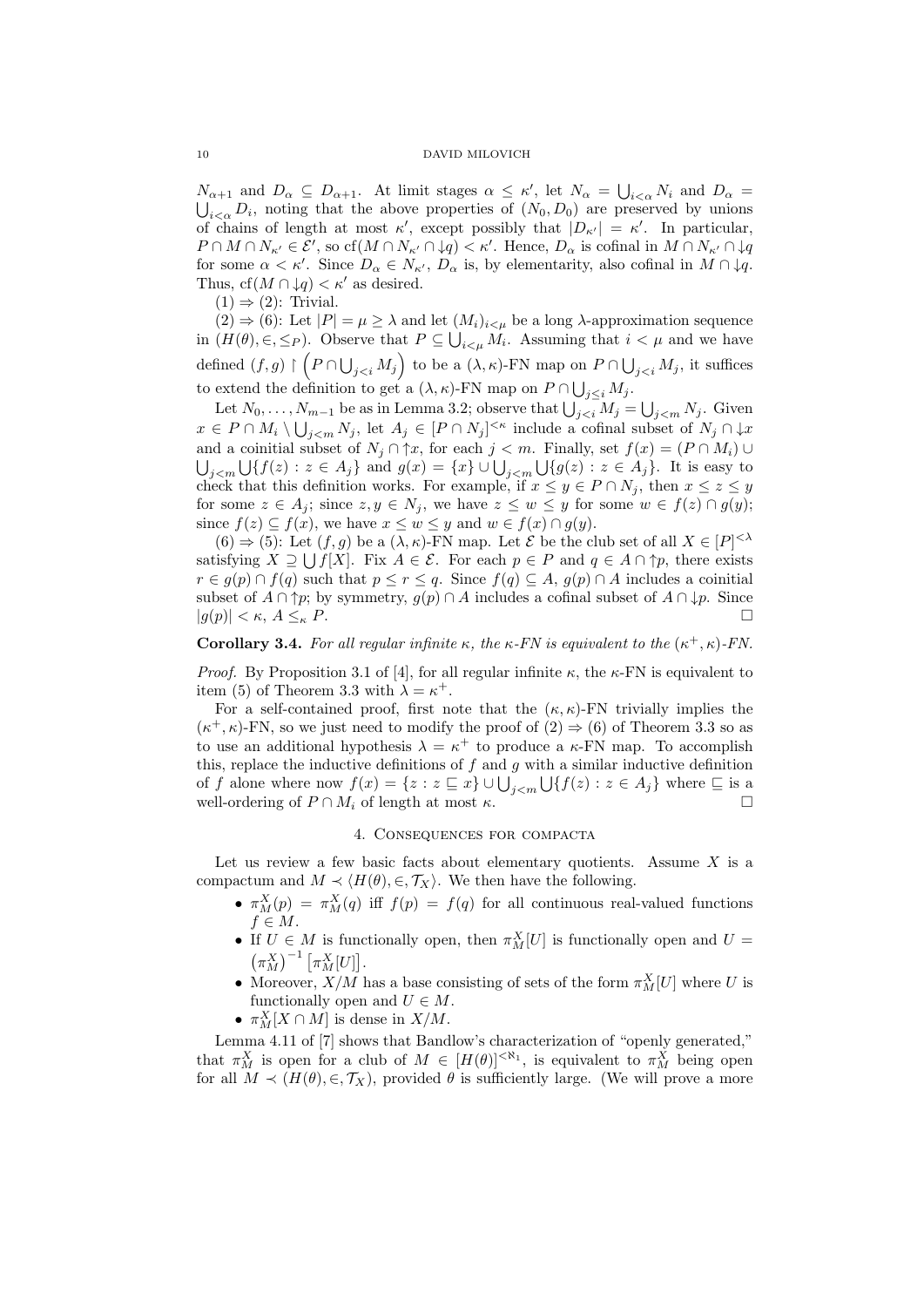general result in Theorem 4.4.) Given an arbitrary regular uncountable cardinal  $\lambda$ , a simple generalization of Bandlow's property is to declare a compactum to be  $(\lambda, \aleph_0)$ -openly generated if  $\pi_M^X$  is open for a club of  $M \in [H(\theta)]^{<\lambda}$ , which is likewise equivalent to  $\pi_M^X$  being open for all  $M \prec (H(\theta), \in, \mathcal{T}_X)$  satisfying  $M \cap \lambda \in \lambda + 1$ , provided  $\theta$  is sufficiently large. This generalization also appears to be the correct generalization, as shown by the theorems of this section.

Without explicitly defining the notion " $(\lambda, \kappa)$ -openly generated," Theorem 4.17 of [7] used a naively generalized hypothesis to deduce some order-theoretic base properties. The hypothesis was that, for some infinite cardinal  $\mu$ ,  $\lambda = \mu^+$ ,  $\kappa =$ cf( $\mu$ ), and  $\pi_M^X[U]$  is the intersection of fewer than  $\kappa$ -many open sets, for all open  $U \subseteq X$  and all  $M \prec (H(\theta), \in, \mathcal{T}_X)$  that satisfy  $|M| \cap \lambda \subseteq M \cap \lambda \in \lambda + 1$ . Among the conclusions was that every continuous image Y of X has a  $\pi$ -base such that every  $\kappa$ -sized subfamily's intersection has empty interior; if also  $\pi \chi(y, Y) = w(Y)$ for all  $y \in Y$ , then " $\pi$ -base" can be strengthened to "base."

Reading through the proof, it is not hard to check that the universal quantification over all open U is stronger than necessary; it suffices for X to have a base  $\beta$ of functionally open sets such that U is as above for every  $U \in \mathcal{B}$ . Moreover, from the perspective of choosing a good definition of  $(\lambda, \kappa)$ -openly generated, the latter, narrower quantification is preferable, as shown by the following example.

**Example 4.1.** Let  $D$  be the double-arrow space, that is, the lexicographically ordered space  $([0, 1] \times \{0, 1\}) \setminus \{\langle 0, 0 \rangle, \langle 1, 1 \rangle\}.$  This space is a totally disconnected compactum and its clopen algebra is isomorphic to the real interval algebra, which has the WFN. Let  $X = D^2$ . Since Clop(X) is isomorphic to the coproduct Clop(D)  $\coprod$  Clop(D), Clop(X) also has the WFN. Therefore, X should be  $(\aleph_2, \aleph_1)$ openly generated for any good definition of  $(\aleph_2, \aleph_1)$ -openly generated.

In the closed subspace  $C = \{ \langle \langle a, i \rangle, \langle b, j \rangle \rangle \in X : a + b = 1 \},\$  the set I of isolated points is  $\{\langle \langle a, i \rangle, \langle b, j \rangle \rangle \in C : i = j\}.$  Observe that if  $L = C \setminus I$ , then L is homemorphic to D. Let  $U = (X \setminus C) \cup I$ , which is open in X. Let  $M \prec (H(\theta), \in)$ and  $|M| \subseteq M \cap \omega_2 \in \omega_2$ . We will show that  $\neg CH$  implies that  $\pi_M^X[U]$  is not a  $G_\delta$ set.

We will prove the contrapositive; assume  $\pi_M^X[U]$  is  $G_\delta$ . First, observe that  $(\pi_M^X)^{-1} [\pi_M^X[U]] = X \setminus (L \cap M)$  because a continuous real valued function from M can separate the points  $\langle\langle a,i\rangle,\langle b,j\rangle\rangle$  and  $\langle\langle a,i'\rangle,\langle b,j'\rangle\rangle$  iff  $\langle i,j\rangle \neq \langle i',j'\rangle$  and  $a, b \in M$ . Hence,  $L \cap M$  is  $F_{\sigma}$ , so  $D \cap M$  is  $F_{\sigma}$ . Applying the canonical finite-to-one map from D onto [0, 1], we see that [0, 1]∩M is  $F_{\sigma}$ . Since every uncountable Borel subset of  $[0, 1]$  contains a perfect set, M contains a perfect set, so CH holds.

Question 4.2. In the presence of CH, the above X has weight  $\aleph_1$ , so  $\pi_M^X$  becomes a trivial homeomorphism. Is there a GCH analog of Example 4.1?

### Definition 4.3.

- An  $(M, \kappa)$ -base of a compactum X is a base B of X consisting only of functionally open sets U for which  $\pi_M^X[U]$  is the intersection of fewer than  $\kappa$ -many open sets.
- A  $(\lambda, \kappa)$ -base of a compactum X is a base B that is an  $(M, \kappa)$ -base for all  $M \prec (H(\theta), \in, \mathcal{B})$  satisfying  $|M| \cap \lambda \subseteq M \cap \lambda \in \lambda + 1$ .
- A strong  $(\lambda, \kappa)$ -base (respectively, strong  $(M, \kappa)$ -base) of a compactum X is a  $(\lambda, \kappa)$ -base (respectively,  $(M, \kappa)$ -base) B of X that satisfies  $U \cup V \in \mathcal{B}$ for all  $U, V \in \mathcal{B}$ .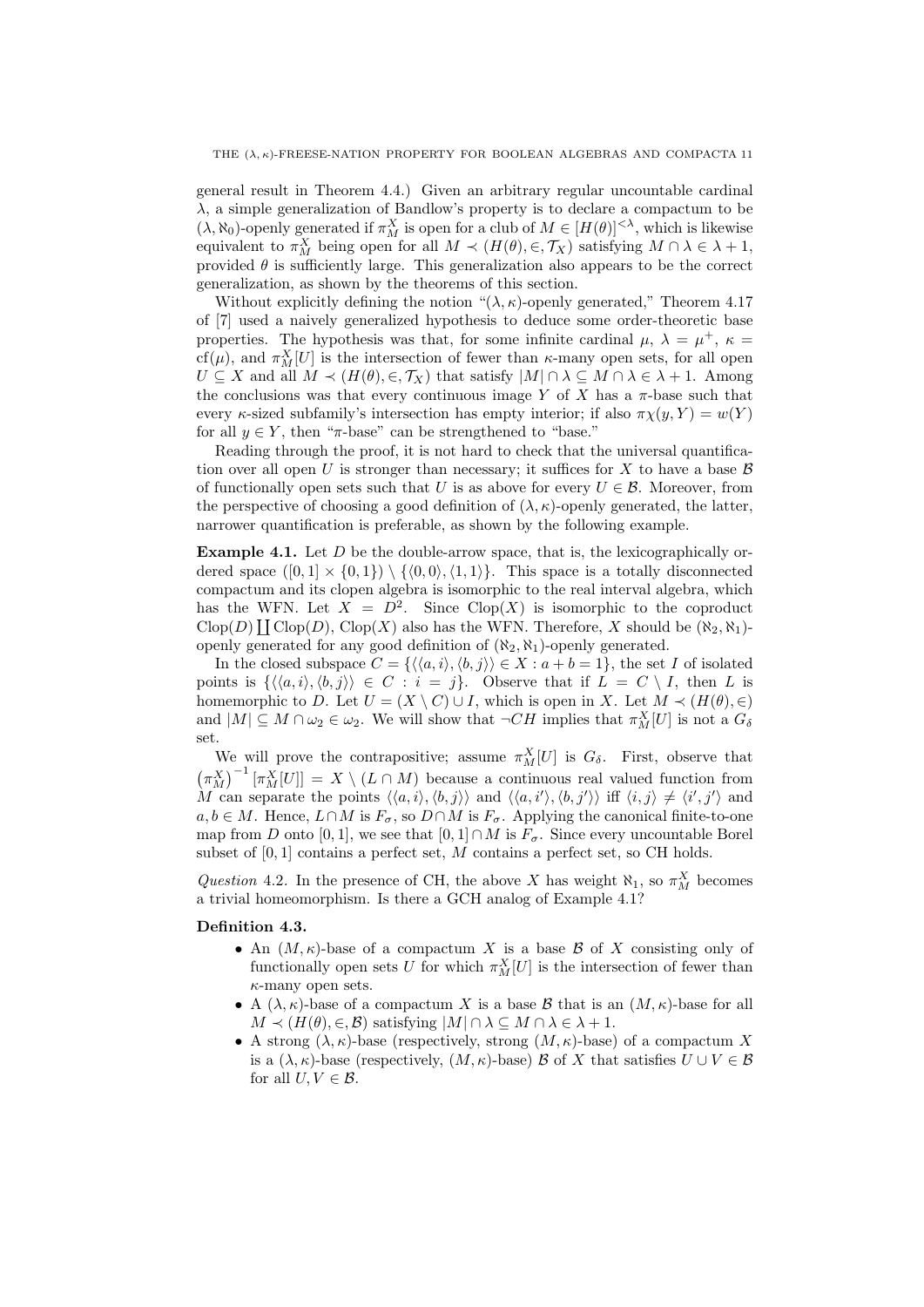- A compactum X is  $(\lambda, \kappa)$ -openly generated if it has a  $(\lambda, \kappa)$ -base.
- A compactum is  $(\lambda, \kappa)$ -adic if it is the continuous image of a  $(\lambda, \kappa)$ -openly generated compactum.

Remark.

- If B is a  $(\lambda, \kappa)$ -base, then  $\{\bigcup \mathcal{F} : \mathcal{F} \in [\mathcal{B}]^{< \aleph_0}\}\$ is a strong  $(\lambda, \kappa)$ -base.
- If X has a  $(\lambda, \aleph_0)$ -base, then  $\pi_M^X$  is open for all  $M \prec (H(\theta), \in, \mathcal{T}_X)$  satisfying  $M \cap \lambda \in \lambda + 1$ . The converse is trivially true.

**Theorem 4.4.** Given regular infinite cardinals  $\lambda > \kappa$ , a compactum X, a base B of X, and a sufficiently large regular  $\theta$ , the following are equivalent.

- (1) B is an  $(M, \kappa)$ -base for all  $M \prec (H(\theta), \in, \mathcal{B})$  satisfying  $M \cap \lambda \in \lambda + 1$ .
- (2) B is an  $(M, \kappa)$ -base for all  $M \prec (H(\theta), \in, \mathcal{B})$  satisfying  $|M| \cap \lambda \subseteq M \cap \lambda \in$  $\lambda + 1$ .
- (3) B is an  $(M, \kappa)$ -base for all  $M \prec (H(\theta), \in, \mathcal{B})$  satisfying  $M \cap \lambda \in \lambda$ .
- (4) B is an  $(M, \kappa)$ -base for all  $M \prec (H(\theta), \in, \mathcal{B})$  satisfying  $|M| \subseteq M \cap \lambda \in \lambda$ .
- (5) B is an  $(M, \kappa)$ -base for club-many  $M \in [H(\theta)]^{<\lambda}$ .

If X is also totally disconnected, then X is  $(\lambda, \kappa)$ -openly generated iff Clop(X) has the  $(\lambda, \kappa)$ -FN.

*Proof.* Trivially,  $(1) \Rightarrow (2) \Rightarrow (4)$  and  $(1) \Rightarrow (3) \Rightarrow (4)$ . Therefore, it suffices to show that  $(4) \Rightarrow (5) \Rightarrow (1)$ .

 $(4) \Rightarrow (5)$ : Proceed similarly to the proof of  $(4) \Rightarrow (5)$  of Theorem 3.3. Let E be the set of all  $M \prec (H(\theta), \in, \mathcal{B})$  satisfying  $|M| \subseteq M \cap \lambda \in \lambda$ . Every union of a chain in  $\mathcal E$  of length less than  $\lambda$  is itself in  $\mathcal E$ , so  $\mathcal E$  is closed in  $[H(\theta)]^{<\lambda}$ . Moreover, for every  $A \in [H(\theta)]^{<\lambda}$ , the union of an appropriate elementary chain will both contain A and be in  $\mathcal E$ . Thus,  $\mathcal E$  is a club subset of  $[H(\theta)]^{<\lambda}$ .

 $(5) \Rightarrow (1)$ : Let  $M \prec (H(\theta), \in, \mathcal{B})$  and  $M \cap \lambda \in \lambda + 1$ . Now observe that increasing θ preserves (5): assuming θ is already large enough that  $\mathcal{B} \in H(\theta)$ , if  $\mathcal{E} \subseteq [H(\theta)]^{<λ}$ is a club and  $\nu > \theta$ , then  $\pi_N^X = \pi_{N \cap H(\theta)}^X$  for all  $N \prec (H(\nu), \in, \mathcal{B})$ , and club-many  $N \in [H(\nu)]^{<\lambda}$  satisfy  $N \prec (H(\nu), \in, \mathcal{B})$  and  $N \cap H(\theta) \in \mathcal{E}$ . Therefore, we may assume that  $\theta$  is sufficiently large for us to apply elementarity to produce regular infinite cardinals  $\kappa' < \lambda' \leq \theta'$  and a club  $\mathcal{D} \subseteq [H(\theta')]^{<\lambda'}$  such that  $\mathcal{D}, \kappa', \lambda' \in M$ ,  $\mathcal{B} \in H(\theta')$ , and  $\mathcal{B}$  is a  $(N, \kappa')$ -base for all  $N \in \mathcal{D}$ . Just as in the proof of  $(5) \Rightarrow (1)$ of Theorem 3.3, we can always choose  $\lambda' \leq \lambda$  and  $\kappa' \leq \kappa$ . Like in the proof of Lemma 4.11 of [7], choose  $N \prec H\left(\left(2^{<\theta}\right)^+\right)$  such that  $N \cap H(\theta') \in \mathcal{D}$  and  $\{M, \mathcal{B}\}\cup \kappa' \subseteq N$ . We then have  $M \cap N \cap H(\theta') \in \mathcal{D}$ , so  $\mathcal{B}$  is an  $(M \cap N, \kappa')$ -base. Therefore, N satisfies the following sentence.

For every  $U \in \mathcal{B}$ , there exists  $\mathcal{V} \in [M]^{<\kappa'}$  such that

- every  $V \in \mathcal{V}$  is a functionally open subset of X,
- for all  $x \in U$ , there exists  $y \in \bigcap V$  such that  $f(x) = f(y)$  for all continuous  $f: X \to \mathbb{R}$  in M, and
- for all  $y \in \bigcap \mathcal{V}$ , there exists  $x \in U$  such that  $f(x) = f(y)$  for all continuous  $f: X \to \mathbb{R}$  in M.

Because  $H((2<sup>{\neq} )<sup>+</sup>)</sup>$  must satisfy this sentence also,  $\beta$  is an  $(M, \kappa')$ -base. Thus,  $(5) \Rightarrow (1).$ 

Now assume that X is totally disconnected,  $M \prec (H(\theta), \in, \mathcal{T}_X)$ ,  $A \in \mathcal{A}$  $C\text{lop}(X)$ , and  $M \cap \lambda \in \lambda$ . First, note that any strong  $(M, \kappa)$ -base  $\beta$  includes all the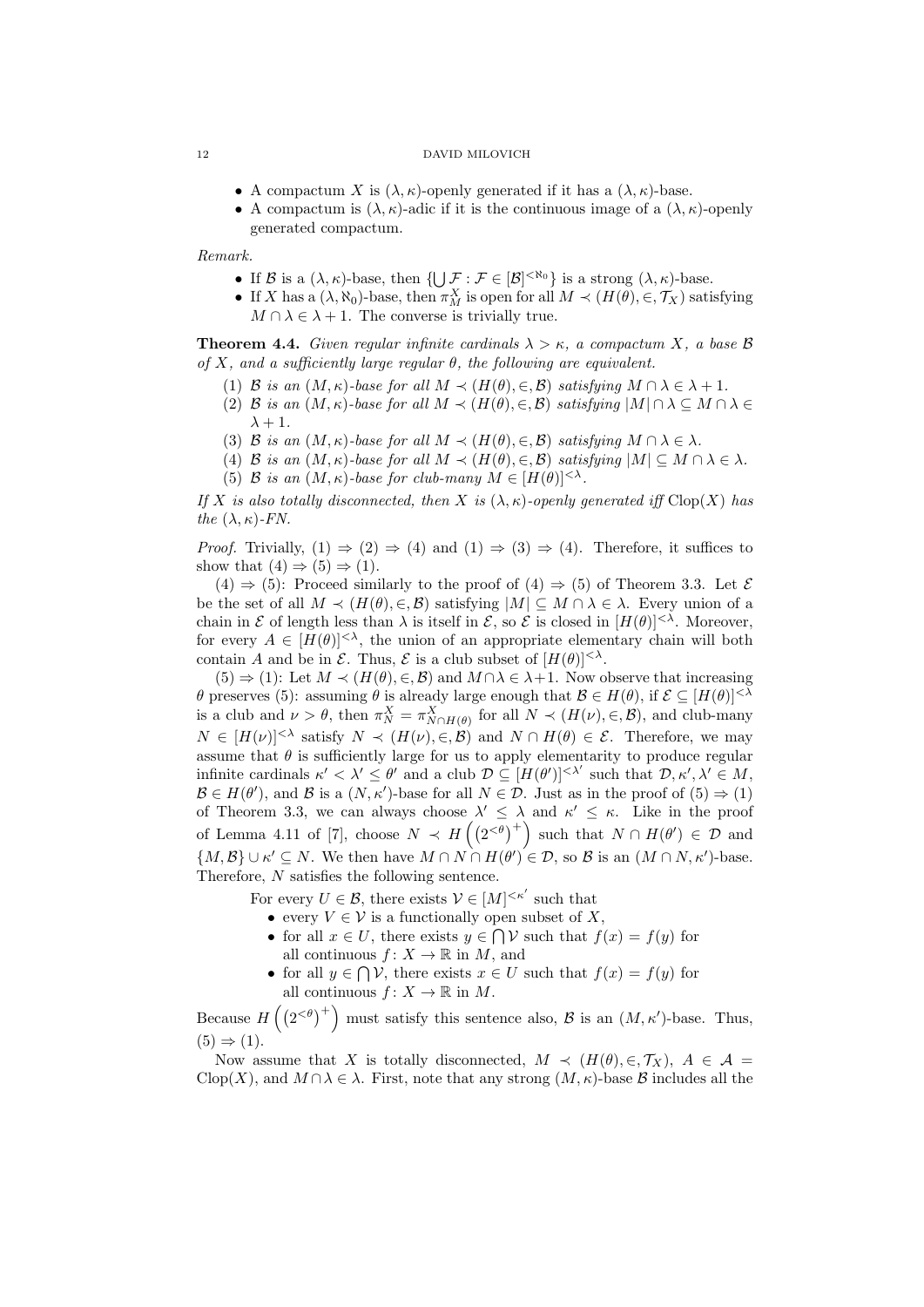nonempty clopen sets, and that if  $\pi_M^X[A]$  and  $\pi_M^X[X \setminus A]$  are each the intersection of fewer than  $\kappa$ -many open sets, then, by compactness, they each have clopen neighborhood bases of size less than  $\kappa$ ; hence,  $M \cap \uparrow_A A$  has coinitiality less than  $\kappa$  and  $M \cap \downarrow$  A has cofinality less than  $\kappa$ . Conversely, if  $M \cap \uparrow$  C has coinitiality less than  $\kappa$  for every clopen C, then Clop(X) is a strong  $(M, \kappa)$ -base. Thus, X is  $(\lambda, \kappa)$ -openly generated iff  $Clop(X)$  has the  $(\lambda, \kappa)$ -FN.

# **Corollary 4.5.** A compactum is openly generated iff it is  $(\aleph_1, \aleph_0)$ -openly generated.

For all regular infinite cardinals  $\lambda > \kappa$ , the next theorem consists of Stone duals of some results from Section 2, naturally generalized from the totally disconnected compacta to all compacta.

**Theorem 4.6.** Assume  $\lambda$  and  $\kappa$  are infinite cardinals and  $\lambda \geq \kappa$ .

- (1) A compactum with weight less than  $\lambda$  (see Def. 4.9) is  $(\lambda, \aleph_0)$ -openly generated.
- (2) Products of  $(\lambda, \kappa)$ -openly generated compacta are  $(\lambda, \kappa)$ -openly generated.
- (3) The Vietoris hyperspace of a  $(\lambda, \kappa)$ -openly generated compactum is  $(\lambda, \kappa)$ -openly generated.

*Proof.* (1): If B is a base of a compactum X,  $|\mathcal{B}| < \lambda$ ,  $M \prec (H(\theta), \in, \mathcal{B})$ , and  $M \cap \lambda \in \lambda + 1$ , then  $\mathcal{B} \subseteq M$ , so  $\pi_M^X$  is  $id_X$  (modulo identifying points with singleton equivalence classes), so  $\pi_M^X$  is open.

(2): Given  $X = \prod_{i \in I} X_i$ , assume each  $X_i$  has a  $(\lambda, \kappa)$ -base  $\mathcal{B}_i$ , and let  $\mathcal{B}$  be the base of X consisting of all open boxes  $U = \bigcap_{i \in s} \pi_i^{-1}[U_i]$  where  $s \in [I]^{< \aleph_0}$  and each  $U_i$  is in  $\mathcal{B}_i$  and is not  $\varnothing$  nor  $X_i$ . Fix  $M \prec (H(\theta), \in, \mathcal{B})$  such that  $|M| \cap \lambda \subseteq$  $M \cap \lambda \in \lambda + 1$ ; we then have  $(\mathcal{B}_i : i \in I) \in M$ . Given U as above, U is functionally open, so it suffices to show that  $\pi_M^X[U]$  is the intersection of fewer than  $\kappa$ -many open sets. If  $p, q \in X$ , then  $\pi_M^X(p) \neq \pi_M^X(q)$  iff  $\pi_M^{X_i}(p(i)) \neq \pi_M^{X_i}(q(i))$  for some  $i \in I \cap M$ . Therefore,  $\pi_M^X[U] = \bigcap_{i \in s \cap M} \pi_i^{-1}[\pi_M^{X_i}[U_i]]$ , which is an intersection of fewer than  $\kappa$ -many open sets because each  $\pi_M^{X_i}[U_i]$  is an intersection of fewer than  $\kappa$ -many open sets.

(3): Let B be a  $(\lambda, \kappa)$ -base of X; let  $Y = 2^X$ . Given  $E \subseteq X$ , let  $[E] = \{F \in$  $Y : F \subseteq E$ . By definition,  $\{[O] : O \text{ open}\} \cup \{Y \setminus [C] : C \text{ closed}\}$  is a subbase of Y. Observe that  $\overline{[E]} = \left[\overline{E}\right]$ . Also, if  $\mathcal{E} \subseteq \mathcal{P}(X)$ , then  $\left[\bigcap \mathcal{E}\right] = \bigcap_{E \in \mathcal{E}} [E]$ . By compactness, if U is a family of open subsets of X, then  $[\bigcup \mathcal{U}] = \bigcup \{ [\bigcup \mathcal{F}] : \mathcal{F} \in$  $[\mathcal{U}]^{<\aleph_0}$ . Therefore, if  $U \subseteq X$  is functionally open, then, since being functionally open is equivalent to being a union  $\bigcup_{n<\omega} E_n$  where the closure of  $E_n$  is contained in the interior of  $E_{n+1}$ , [U] is also functionally open.

Given  $\mathcal{F} \in [\mathcal{B}]^{< \aleph_0}$ , let  $\langle \mathcal{F} \rangle = [\bigcup \mathcal{F}] \setminus \bigcup_{U \in \mathcal{F}} [X \setminus U]$ , which is the set of all nonempty closed subsets of  $\bigcup \mathcal{F}$  that intersect every element of  $\mathcal{F}$ . By compactness,  $\mathcal{A} = \{ \langle \mathcal{F} \rangle : \mathcal{F} \in [\mathcal{B}]^{< \aleph_0} \}$  is a base of Y. Morover, since every  $U \in \mathcal{B}$  is functionally open, every  $\langle \mathcal{F} \rangle \in \mathcal{A}$  is functionally open. Let  $M \prec (H(\theta), \in, \mathcal{A})$  and  $|M| \cap \lambda \subseteq$  $M \cap \lambda \in \lambda + 1$ . It suffices to show that A is a  $(M, \kappa)$ -base of Y.

For each  $E \subseteq X$ , set  $E_M = (\pi_M^X)^{-1} [\pi_M^X[E]]$ ; likewise define  $E_M$  for each  $E \subseteq$ Y. Observe that  $\mathcal{B} \in M$ , so  $\mathcal{B}$  is an  $(M,\kappa)$ -base of X, so if  $\langle \mathcal{F} \rangle \in \mathcal{A}$ , then  $\langle \mathcal{F}_M \rangle = \langle \{U_M : U \in \mathcal{F} \} \rangle$  is the intersection of fewer than  $\kappa$ -many open sets: if  $\mathcal{F}_M = \{\bigcap_{\alpha < \beta(i)} O^i_{\alpha} : i < n\}$  where  $\beta(i) < \kappa$ , then  $\langle \mathcal{F}_M \rangle = \bigcap \{\langle \{O^i_{t(i)} : i < \kappa \rangle\} \rangle$  $n\}\rangle : t \in \prod_{i\leq n} \beta(i)\}.$  Moreover, since  $\pi_M^Y$  is a quotient map,  $\pi_M^Y[\langle \mathcal{F}\rangle]$  is the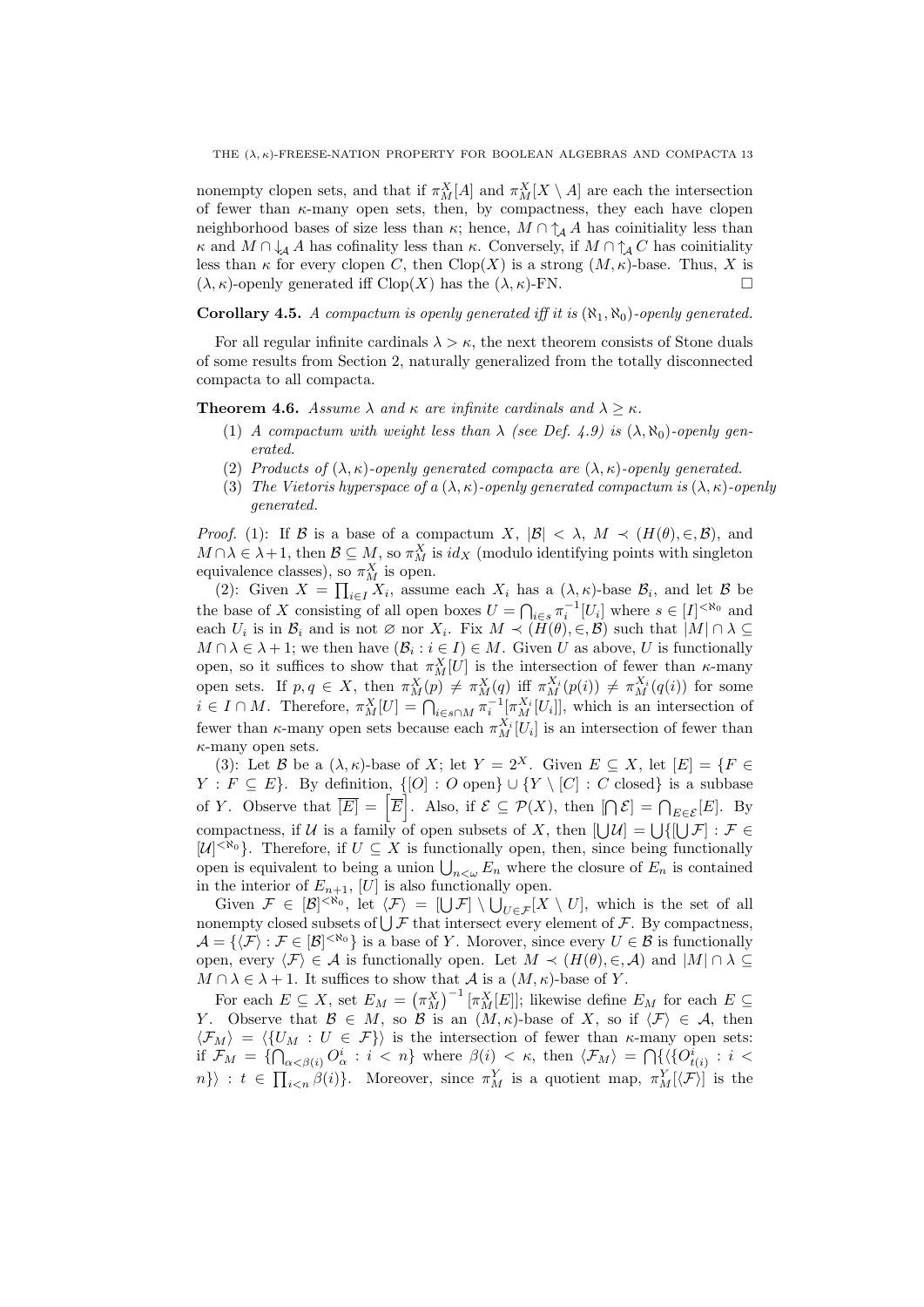intersection of fewer than  $\kappa$ -many open sets iff  $\langle \mathcal{F} \rangle_M$  is. Therefore, it suffices to show that  $\langle \mathcal{F} \rangle_M = \langle \mathcal{F}_M \rangle$  for all  $\langle \mathcal{F} \rangle \in \mathcal{A}$ . Every  $\langle \mathcal{F} \rangle \in \mathcal{A}$  is functionally open, so it is a union  $\bigcup_{i<\omega}\langle \mathcal{F}_i\rangle$  where  $\langle \mathcal{F}_i\rangle \in \mathcal{A}$ . Therefore, it suffices to prove that  $\langle \mathcal{F} \rangle_M \subseteq \langle \mathcal{F}_M \rangle \subseteq \left(\overline{\langle \mathcal{F} \rangle}\right)_M$  for every  $\langle \mathcal{F} \rangle \in \mathcal{A}$ .

Fix  $\langle \mathcal{F} \rangle \in \mathcal{A}$ . First suppose that  $H \in \langle \mathcal{F}_M \rangle$ . To prove that  $H \in \left(\overline{\langle \mathcal{F} \rangle}\right)_M$ , it suffices to show that for every  $\langle \mathcal{G} \rangle \in \mathcal{A} \cap M$ , if  $H \in \langle \mathcal{G} \rangle$ , then  $\langle \mathcal{F} \rangle \cap \langle \mathcal{G} \rangle \neq \emptyset$ . (Indeed, if  $K_{\langle G \rangle} \in \langle F \rangle \cap \langle G \rangle$  whenever  $H \in \langle G \rangle \in \mathcal{A} \cap M$ , then we have a net  $\vec{K}$  which has one or more cluster points L, all of which are in  $\overline{\langle F \rangle}$  and satisfy  $\pi_M^Y(L) = \pi_M^Y(H)$ .) So, suppose  $H \in \langle \mathcal{G} \rangle \in \mathcal{A} \cap M$ . For each  $U \in \mathcal{F}$ , choose  $a_U \in H \cap U_M$  and then choose  $a'_U \in U$  such that  $\pi_M^X(a'_U) = \pi_M^X(a_U)$ . For each  $V \in \mathcal{G}$ , choose  $b_V \in H \cap V \subseteq \bigcup (\mathcal{F}_M) = (\bigcup \mathcal{F})_M$  and then choose  $b'_V \in \bigcup \mathcal{F}$  such that  $\pi_M^X(b'_V) = \pi_M^X(b_V)$ . Set  $K = \{a'_U : U \in \mathcal{F}\} \cup \{b'_V : V \in \mathcal{G}\}$ . Fix  $U \in \mathcal{F}$ and  $V \in \mathcal{G}$ . We have  $a'_U \in U \subseteq \bigcup \mathcal{F}$  and  $b'_V \in \bigcup \mathcal{F}$ , so  $K \subseteq \bigcup \mathcal{F}$ ; we have  $a'_U \in H_M \subseteq \bigcup \mathcal{G}_M = \bigcup \mathcal{G}$  and  $b'_V \in V_M = V \subseteq \bigcup \mathcal{G}$ , so  $K \subseteq \bigcup \mathcal{G}$ ; we have  $a'_U \in U$ , so  $K \cap U \neq \emptyset$ ; we have  $b'_V \in V_M = V$ , so  $K \cap V \neq \emptyset$ . Thus,  $K \in \langle \mathcal{F} \rangle \cap \langle \mathcal{G} \rangle$  as desired.

Now suppose that  $H \notin \langle \mathcal{F}_M \rangle$ . All that remains is to show that  $H \notin \langle \mathcal{F} \rangle_M$ . Fix  $K \in \langle \mathcal{F} \rangle$ ; it suffices to show that H and K have disjoint closed neighborhoods in M. By definition, at least one of two cases occurs:  $H \not\subseteq \bigcup \mathcal{F}_M$  or  $H \cap U_M = \varnothing$  for some  $U \in \mathcal{F}$ . In the first case, we may choose  $p \in H \setminus K_M$  and then, by compactness, neighborhoods  $V, W \in M$  of p and K, respectively, such that  $\overline{V} \cap \overline{W} = \emptyset$ . For such V and W, we have  $H \in Y \setminus [X \setminus V], K \in [W]$ , and  $\overline{Y \setminus [X \setminus V]} \cap \overline{[W]} = \emptyset$ , so  $H$  and  $K$  have disjoint closed neighborhoods in  $M$ . In the second case, we may choose  $p \in K \setminus H_M$  and then, by compactness, neighborhoods  $V, W \in M$ of p and H, respectively, such that  $\overline{V} \cap \overline{W} = \emptyset$ . For such V and W, we have  $K \in Y \setminus [X \setminus V], H \in [W],$  and  $\overline{Y \setminus [X \setminus V]} \cap \overline{[W]} = \emptyset$ , so H and K have disjoint closed neighborhoods in  $M$ .

Remark. Scepin [9] proved that openly generated compacta have openly generated hyperspaces using a completely different argument based on his characterization of open generation as the existence of a  $k$ -metric, a notion of distance between points and regular closed sets.

Shapiro used hyperspaces to demonstrate that not all openly generated compacta are continuous images of products of spaces with small weight. In particular, not all openly generated compacta are dyadic:

**Theorem 4.7** (Shapiro [8]). For all infinite successor cardinals  $\lambda$ , if X is a compactum with weight greater than  $\lambda$  (e.g., the openly generated  $^{\lambda^+}$ 2), then the Vietoris hyperspace  $2^X$  is not a continuous image of any product of compacta whose factors all have weight less than  $\lambda$ .

Moreover, not all dyadic compacta are open generated; Engelking proved this in [3], and Fuchino, Koppelberg, and Shelah noted the Stone dual of this in terms of the  $\kappa$ -FN in Proposition 7.6 of [4]. The proof from [4] easily generalized to yield the following.

**Theorem 4.8** ([3]; [4]). For any two infinite cardinals  $\lambda > \kappa$ , the quotient of  $\lambda$ 2 formed by identifying  $(0 : i < \lambda)$  and  $(1 : i < \lambda)$  is not  $(\lambda, \kappa)$ -openly generated.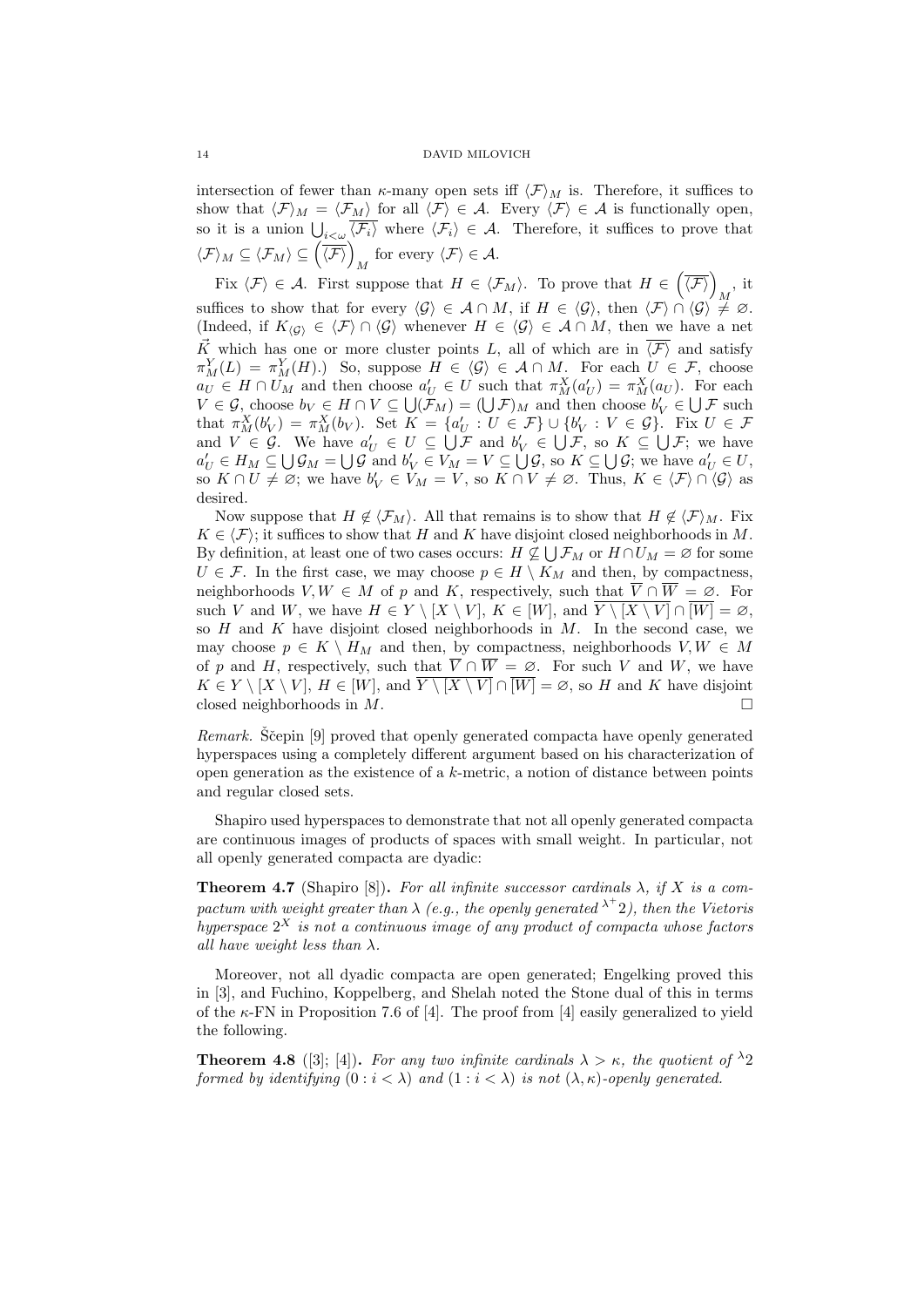Next we consider some consequences for cardinal functions in topology.

### Definition 4.9.

- A base of a compactum is a family of nonempty open sets  $\beta$  such that for every closed subset K and neighborhood U of K,  $K \subseteq \bigcup \sigma \subseteq U$  for some finite  $\sigma \subseteq \mathcal{B}$ . (This agrees with the usual definition of a topological base.)
- A base of a boolean algebra  $B$  is a subset  $J$  such that every element of  $B$ is a finite join of elements from J.
- The weight  $w(X)$  of a space or boolean algebra X is the least  $\kappa \geq \omega$  for which X has a base of size  $\leq \kappa$ . (Note that  $w(B) = |B|$  for all infinite boolean algebras B.)
- A local  $\pi$ -base at  $p \in X$  is a family  $\beta$  of nonempty open sets such that every neighborhood of  $p$  includes some element of  $\beta$  as a subset.
- A local  $\pi$ -base at an ultrafilter U of a boolean algebra B is a subset S of  $B \setminus \{0\}$  such that every element of U is above some element of S.
- The  $\pi$ -character  $\pi \chi(p, X)$  of a point of a space or an ultrafilter of a boolean algebra is the least  $\kappa \geq \omega$  for which it has a local  $\pi$ -base of size  $\leq \kappa$ .
- The  $\pi$ -character of a space (boolean algebra) is the supremum of the  $\pi$ characters of its points (ultrafilters).
- A caliber of space X is a regular cardinal  $\nu$  for which every sequence of length  $\nu$  of nonempty open subsets of X has a subsequence of length  $\nu$  such that the open sets from the subsequence have a common point.
- A precaliber of a boolean algebra is a regular cardinal  $\nu$  for which every sequence of length  $\nu$  of nonzero elements of X has a subsequence of length  $\nu$  such that the range of the subsequence can be extended to a filter.

S $\check{S}$ cepin [9] proved that if a compactum Y is a continuous image of an openly generated compacta X, then the weight of Y equals its  $\pi$ -character and every regular uncountable cardinal is a caliber of Y. The Stone dual of these results is that every subalgebra of an openly generated boolean algebra has weight equal to its  $\pi$ -character and has all regular uncountable cardinals as precalibers.

Let us generalize Sčepin's results to  $(\lambda, \aleph_0)$ -openly generated compacta.

**Theorem 4.10.** Let  $\lambda$  be a regular infinite cardinal and let Y be a  $(\lambda, \aleph_0)$ -adic compactum. The weight of Y then equals its  $\pi$ -character or is less than  $\lambda$ , and Y has every uncountable regular cardinal  $\geq \lambda$  as a caliber.

Remark. The Stone dual of the theorem is that  $w(A) = \pi \chi(A)$  or  $w(A) < \lambda$ , and all regular uncountable cardinals  $\geq \lambda$  are precalibers of A, provided  $\lambda$  is regular and A is a subalgebra of some B with the  $(\lambda, \aleph_0)$ -FN.

*Proof.* We modestly generalize  $\check{S}$ cepin's proofs of the theorem's claims for the case  $\lambda = \aleph_1$ . (For calibers, see Theorem 6 of [9]; for  $\pi$ -character, see Sections 7 and 8 of the same.) Stepin's proofs used inverse limits and so-called lattices of quotient maps, not elementary quotients. Our proof is primarily a work of loose translation that made generalization to  $\lambda > \aleph_1$  easy. The two key ideas behind this translation are that elementary chains induce very nice inverse limits, and that the set of all elementary quotient maps  $\pi_M^X$  of a compactum X is a very nice lattice.

Let  $f: X \to Y$  be a continuous surjection from a  $(\lambda, \aleph_0)$ -openly generated compactum. First, we prove that every regular  $\nu \geq \lambda$  is a caliber. Since continuous images preserve calibers, it suffices to prove that  $\nu$  is a caliber of X. Proceed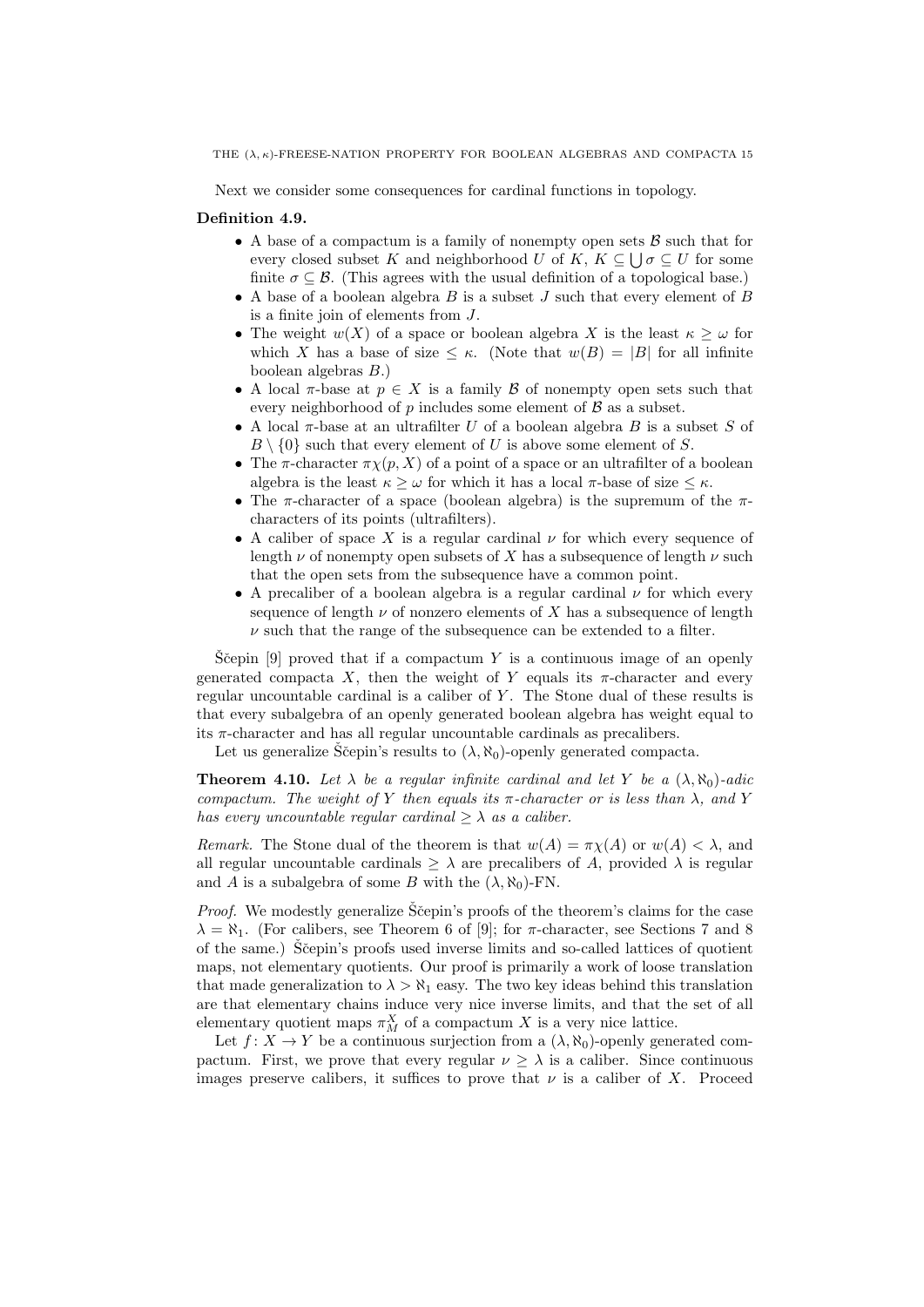by induction of the weight of X, with the base cases  $w(X) < \nu$  being trivial. Let  $(M_i : i < w(X))$  be a continuous elementary chain such that  $|M_i| < w(X)$ ,  $M_i \in M_{i+1}, M_i \prec (H(\theta), \in, \mathcal{T}_X)$ , and  $|M_i| \cap \lambda \subseteq M_i \cap \lambda \in \lambda + 1$ . This makes X an inverse limit of  $(X/M_i : i < w(X))$ , with it not being hard to check using elementarity that the bonding maps  $\pi_j^i(\pi_{M_i}^X(x)) = (\pi_{M_j}^X(x))$  are well-defined, continuous, and open for  $j < i$ , as  $M_j \in M_i$ . Ščepin proved in [9] that a continuous linear inverse limit of compacta with open bonding maps preserves calibers (Section 5, Proposition 1), so  $\nu$  is a caliber of X.

Next, we prove that  $\pi \chi(Y) = w(Y)$ . Assume that  $w(Y) \geq \lambda$  and  $\tau$  is a regular uncountable cardinal  $\geq \lambda$ . We will show that the set P of points  $y \in Y$  with  $\pi$ character less than  $\tau$  has weight less than  $\tau$ . This will more than suffice to complete the proof.

Let  $(N_i : i < \tau)$  be a continuous elementary chain such that  $|N_i| < \tau$ ,  $N_i \in N_{i+1}$ ,  $N_i \prec (H(\theta), \in, \mathcal{T}_X, \mathcal{T}_Y, f, \tau, \sqsubseteq)$  where  $\sqsubseteq$  well-orders  $H(\theta)$ , and  $|N_i| \cap \lambda \subseteq N_i \cap \lambda \in$  $\lambda + 1$ . Let  $N = \bigcup_{i \leq \tau} N_i$ . Choose  $M \prec (H(\theta), \in, \mathcal{T}_X, \mathcal{T}_Y, f, \vec{N}, \sqsubseteq)$  such that  $|M| \subseteq$  $\tau \cap M \in \tau$  and  $|M| \cap \lambda \subseteq M \cap \lambda \in \lambda + 1$ . For each  $y \in P$ , let  $(U_i : i < \pi \chi(y, Y))$ be the  $\sqsubseteq$ -least enumeration of length  $\pi \chi(y, Y)$  of a local  $\pi$ -base at y consisting of functionally open sets. Let  $F_y = \bigcap_{V} \bigcup_{U_i \subseteq V} f^{-1}U_i$  where V ranges over all neighborhoods of y. It follows that  $F_y$  is a nonempty closed subset of  $f^{-1}{y}$ .

Moreover, for each  $y \in P \cap M$ , we have  $\vec{U} \subseteq M$ , so  $\pi_M^{-1}[\pi_M[f^{-1}[U_i]]] = f^{-1}[U_i]$ for all *i*, where  $\pi_M = \pi_M^X$ . Hence,  $\pi_M^{-1}[\pi_M[\bigcup_{U_i \subseteq V} f^{-1}[U_i]]] = \bigcup_{U_i \subseteq V} f^{-1}[U_i]$  for all V. Since  $\pi_M$  is open,  $\pi_M^{-1}[\pi_M[\overline{\bigcup_{U_i\subseteq V}f^{-1}U_i}]] = \overline{\bigcup_{U_i\subseteq V}f^{-1}U_i}$  for all V. Hence,  $\pi_M^{-1}[\pi_M[F_y]] = F_y$ . Since  $F_y$  is compact,  $F_y$  has a neighborhood base consisting of sets of the form  $\pi_M^{-1}[W]$  where W is open. Since  $\pi_M$  is open, we can choose each W to be of the form  $\pi_M[Z]$  where Z is open and  $Z \in M$ . Hence,  $F_y$  has a neighborhood base that is a subset of M. Hence,  $F<sub>y</sub>$  has a neighborhood base of size less than  $\tau$ . By elementarity,  $F_y$  has a neighborhood base of size less than  $\tau$ for all  $y \in P$ .

The space  $X/N$  is an inverse limit of  $(X/N_i : i < \tau)$  with open bonding maps  $\pi_j^i(\pi_{N_i}^X(x)) = \pi_{N_j}^X(x)$ . Ščepin proved in [9] that a continuous inverse limit L of length  $\tau$  of compacta with open bonding maps is such that if  $\mathcal A$  is any collection of subsets of L each with neighborhood bases of size less than  $\tau$ , then there exists  $\mathcal{B} \in [\mathcal{A}]^{< \tau}$  such that  $\overline{\bigcup \mathcal{B}} = \overline{\bigcup \mathcal{A}}$  (Section 5, Lemma 7). Therefore, there exists  $Q \in [P \cap N]^{<\tau}$  such that  $\overline{\bigcup_{y \in Q} \pi_N[F_y]} = \overline{\bigcup_{y \in P \cap N} \pi_N[F_y]}$  where  $\pi_N = \pi_N^X$ . Since  $\tau$ is regular, we can choose Q to be  $P \cap N_i$  for some  $i < \tau$ . Choose  $Q = P \cap N_i$  for the least possible *i*. Now  $Q \in N$ , so, setting  $F = \bigcup_{y \in P} F_y$ , we have  $F \in N$  also. If  $W \in N$  is functionally open and intersects F, then W intersects  $F_y$  for some  $y \in P$ ; by elementarity, we may choose  $y \in N$ , so W intersects  $\bigcup_{y \in P \cap N} F_y$ , which implies that W intersects  $\bigcup_{y\in Q} F_y \in N$  because  $\pi_N^{-1}[\pi_N[W]] = W$  and, reusing an argument from the previous paragraph,  $\pi_N^{-1}[\pi_N[F_y]] = F_y$  for all  $y \in Q$ . Invoking elementarity once more, every functionally open  $W$  that intersects  $F$  intersects  $\bigcup_{y\in Q} F_y$ , so  $F = \bigcup_{y\in Q} F_y$ .

Since Q is definable from  $\vec{N}$ , we have  $Q \in M$ . Since  $|Q| < \tau$ , we also have  $Q \subseteq P \cap M$ ; hence,  $\pi_M^{-1}[\pi_M[F_y]] = F_y$  for all  $y \in Q$ , which in turn implies that  $\pi_M^{-1}[\pi_M[\overline{U_{y\in Q}F_y}]]=\overline{U_{y\in Q}F_y}$ , thanks to the openness of  $\pi_M$ . Therefore,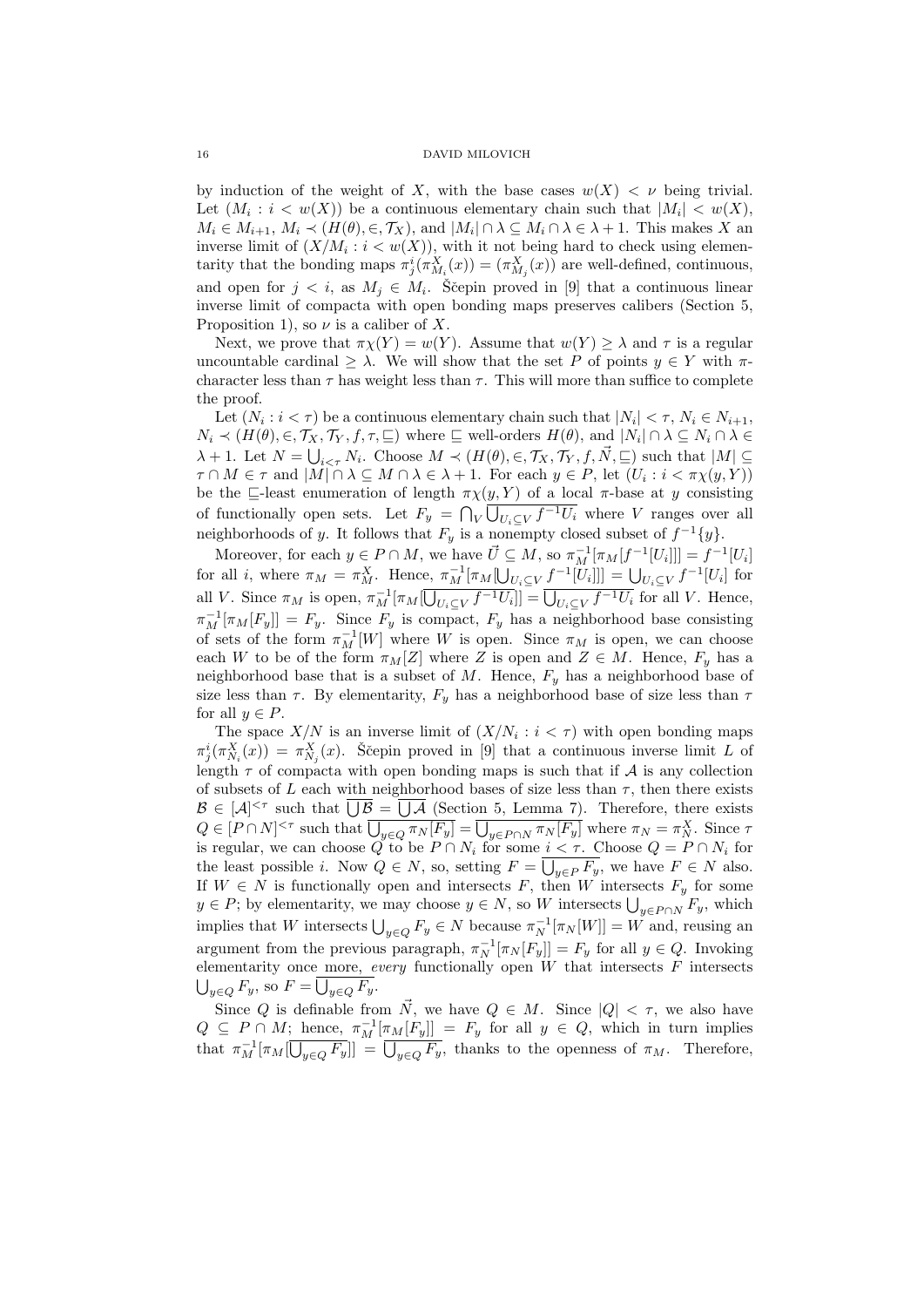$\pi_M^{-1}[\pi_M[F]] = F$ . Let us show that  $g(\pi_M(x)) = f(x)$  defines a continuous surjection from  $\pi_M[F]$  to  $\overline{P}$ . This will complete the proof because it implies that

$$
w(P) \le w(\overline{P}) \le w(\pi_M[F]) \le w(X/M) \le |M| < \tau,
$$

for P would be a subspace of the continuous image  $\overline{P}$  of the compact subspace  $\pi_M[F]$  of  $X/M$ .

First, observe that f maps  $\bigcup_{y\in P} F_y$  onto P, so f maps F onto P, so g maps  $\pi_M[F]$  onto  $\overline{P}$ , assuming g is well-defined.

Second, we show that g is well-defined. Assume that  $a, b \in F$  and  $f(a) \neq$  $f(b)$ . We need to show that  $\pi_M(a) \neq \pi_M(b)$ . Choose disjoint regular closed Y-neighborhoods A and B of  $f(a)$  and  $f(b)$ , respectively. Because  $\bigcup_{y\in Q} F_y$  is dense in F,  $f^{-1}[A] = \overline{\bigcup_{y \in A \cap Q} F_y}$  and  $f^{-1}[B] = \overline{\bigcup_{y \in B \cap Q} F_y}$ . Since  $\pi_M$  is open and  $\pi_M^{-1}[\pi_M[F_y]] = F_y$  for all  $y \in Q$ , we have  $\pi_M^{-1}[\pi_M[f^{-1}[A]]] = f^{-1}[A]$  and  $\pi_M^{-1}[\pi_M[f^{-1}[B]]] = f^{-1}[B]$ . Therefore,  $\pi_M[f^{-1}[A]]$  and  $\pi_M[f^{-1}[B]]$  are disjoint. Hence,  $\pi_M(a) \neq \pi_M(b)$  as desired.

Finally, we show that  $g$  is continuous. Given any open subset  $V$  of  $X$ ,

$$
g^{-1}[V \cap \overline{P}] = \pi_M[f^{-1}[V \cap \overline{P}]] = \pi_M[f^{-1}[V \cap f[F]]] = \pi_M[f^{-1}[V] \cap F].
$$

Since  $\pi_M^{-1}[\pi_M[F]] = F$ , we have  $\pi_M[f^{-1}[V] \cap F] = \pi_M[f^{-1}[V]] \cap \pi_M[F]$ . Since f is continuous and  $\pi_M$  is open,  $\pi_M[f^{-1}[V]]$  is open in  $X/M$ . Therefore,  $g^{-1}[V \cap \overline{P}]$ equals  $\pi_M[F]$  intersected with an open subset of  $X/M$ . Thus, g is continuous as desired. desired.  $\Box$ 

In contrast, the double-arrow space has weight  $2^{\aleph_0}$ , yet all its points have countable  $\pi$ -character. This is despite the fact that it is  $(\aleph_2, \aleph_1)$ -openly generated because its clopen algebra, being isomorphic to the real interval algebra, has the WFN. Therefore, at least in models of  $\neg CH$ , Theorem 4.10 does not generalize from  $(\lambda, \aleph_0)$ -adic compacta to  $(\lambda, \aleph_1)$ -adic compacta. (We naturally wonder whether there is a ZFC example of this phenomenon.)

Question 4.11. We conclude by drawing attention to the very difficult problem of "large" homogeneous compacta. (See [6] for a survey.) All known homogeneous compacta have  $(2^{\aleph_0})^+$  as a caliber, but over forty years has not answered the question of whether this barrier is a theorem (or even a consistency result). Indeed, all known homogeneous compacta are continuous images of products where each factor is a compactum with weight at most  $2^{\aleph_0}$ , so they are all  $((2^{\aleph_0})^+, \aleph_0)$ . adic, and, as far the author knows, might all be  $((2^{\aleph_0})^+$ ,  $\aleph_0)$ -openly generated. Can a homogeneous compactum fail to be  $((2^{\aleph_0})^+, \aleph_0)$ -openly generated? Can a homogeneous compactum fail to be  $((2^{\aleph_0})^+$ ,  $\aleph_0)$ -adic?

## **REFERENCES**

- [1] I. Bandlow, A construction in set-theoretic topology by means of elementary substructures, Z. Math. Logik Grundlag. Math. 37 (1991), no. 5, 467480.
- [2] P. Bankston, Clopen sets in hyperspaces, Proceedings of the AMS 54 (1976), 298–302.
- [3] R. Engelking, Cartesian products and dyadic spaces, Fund. Math. 57 (1965), 287–304.
- [4] S. Fuchino, S. Koppelberg, and S. Shelah, Partial orderings with the weak Freese-Nation property, Ann. Pure Appl. Logic 80 (1996), no. 1, 35–54.